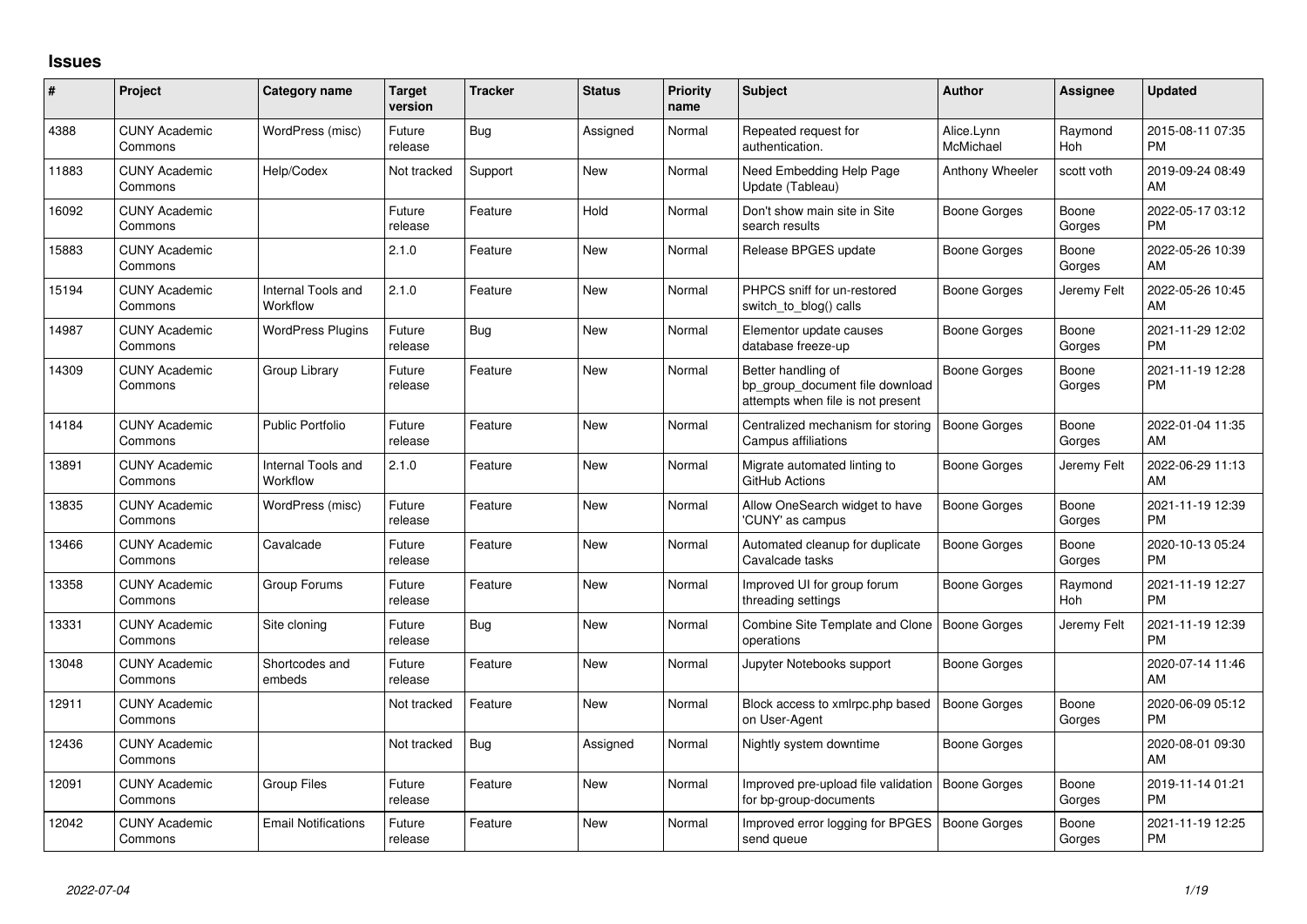| $\#$  | Project                         | <b>Category name</b>        | <b>Target</b><br>version | Tracker    | <b>Status</b>        | <b>Priority</b><br>name | <b>Subject</b>                                                                                               | Author              | Assignee        | <b>Updated</b>                |
|-------|---------------------------------|-----------------------------|--------------------------|------------|----------------------|-------------------------|--------------------------------------------------------------------------------------------------------------|---------------------|-----------------|-------------------------------|
| 11945 | <b>CUNY Academic</b><br>Commons | Reckoning                   | Future<br>release        | Feature    | Reporter<br>Feedback | Normal                  | Add Comments bubble to<br>Reckoning views                                                                    | <b>Boone Gorges</b> | Boone<br>Gorges | 2019-11-12 05:14<br><b>PM</b> |
| 11834 | <b>CUNY Academic</b><br>Commons | Group Files                 | Future<br>release        | Feature    | New                  | Normal                  | Improved tools for managing<br>group file folders                                                            | <b>Boone Gorges</b> | Sonja Leix      | 2019-09-06 03:55<br><b>PM</b> |
| 11517 | <b>CUNY Academic</b><br>Commons |                             | Not tracked              | Feature    | Assigned             | Normal                  | wp-accessibility plugin should not<br>strip 'target="_blank" by default                                      | Boone Gorges        | Laurie Hurson   | 2019-09-24 09:57<br>AM        |
| 11392 | <b>CUNY Academic</b><br>Commons |                             | Future<br>release        | Bug        | <b>New</b>           | Normal                  | Migrate users away from<br><b>StatPress</b>                                                                  | <b>Boone Gorges</b> |                 | 2019-04-23 03:53<br><b>PM</b> |
| 11024 | <b>CUNY Academic</b><br>Commons | WordPress (misc)            | Future<br>release        | <b>Bug</b> | <b>New</b>           | Normal                  | Subsites should not show "you<br>should update your .htaccess<br>now" notice after permalink setting<br>save | <b>Boone Gorges</b> |                 | 2019-01-28 01:35<br><b>PM</b> |
| 10794 | <b>CUNY Academic</b><br>Commons | Performance                 | Not tracked              | Bug        | New                  | Normal                  | Memcached connection<br>occasionally breaks                                                                  | Boone Gorges        | Boone<br>Gorges | 2018-12-06 03:30<br><b>PM</b> |
| 10580 | <b>CUNY Academic</b><br>Commons | Information<br>Architecture | Future<br>release        | Design/UX  | <b>New</b>           | Normal                  | Primary nav item review                                                                                      | <b>Boone Gorges</b> | Sara Cannon     | 2022-06-28 01:29<br><b>PM</b> |
| 10380 | <b>CUNY Academic</b><br>Commons | WordPress (misc)            | Future<br>release        | Feature    | In Progress          | Normal                  | Remove blacklisted plugins                                                                                   | <b>Boone Gorges</b> |                 | 2022-04-26 12:00<br><b>PM</b> |
| 9926  | <b>CUNY Academic</b><br>Commons | <b>WordPress Plugins</b>    | Future<br>release        | Bug        | <b>New</b>           | Normal                  | twitter-mentions-as-comments<br>cron jobs can run long                                                       | Boone Gorges        | Boone<br>Gorges | 2018-10-24 12:34<br><b>PM</b> |
| 9720  | <b>CUNY Academic</b><br>Commons | Authentication              | Future<br>release        | Feature    | <b>New</b>           | Normal                  | The Commons should be an<br>oAuth provider                                                                   | <b>Boone Gorges</b> |                 | 2019-03-01 02:04<br><b>PM</b> |
| 7663  | <b>CUNY Academic</b><br>Commons | Social Paper                | Future<br>release        | Bug        | <b>New</b>           | Normal                  | Social Paper notifications not<br>formatted correctly on secondary<br>sites                                  | <b>Boone Gorges</b> | Boone<br>Gorges | 2018-04-16 03:52<br><b>PM</b> |
| 7022  | <b>CUNY Academic</b><br>Commons | Announcements               | Future<br>release        | <b>Bug</b> | <b>New</b>           | Normal                  | Sitewide announcements should<br>be displayed on, and dismissable<br>from, mapped domains                    | <b>Boone Gorges</b> | Boone<br>Gorges | 2018-03-22 10:18<br>AM        |
| 6749  | <b>CUNY Academic</b><br>Commons | Events                      | Future<br>release        | <b>Bug</b> | <b>New</b>           | Low                     | BPEO iCal request can trigger<br>very large number of DB queries                                             | <b>Boone Gorges</b> | Raymond<br>Hoh  | 2016-11-15 10:09<br><b>PM</b> |
| 6332  | <b>CUNY Academic</b><br>Commons | WordPress (misc)            | Future<br>release        | Feature    | New                  | Normal                  | Allow uploaded files to be marked<br>as private in an ad hoc way                                             | <b>Boone Gorges</b> |                 | 2016-10-17 11:41<br><b>PM</b> |
| 5489  | <b>CUNY Academic</b><br>Commons | Social Paper                | Future<br>release        | Feature    | <b>New</b>           | Normal                  | Asc/desc sorting for Social Paper<br>directories                                                             | Boone Gorges        |                 | 2016-04-21 10:06<br>PM        |
| 5488  | <b>CUNY Academic</b><br>Commons | Social Paper                | Future<br>release        | Bug        | New                  | Normal                  | Add a "last edited by" field to<br>Social Paper group directories                                            | <b>Boone Gorges</b> |                 | 2016-04-21 10:05<br><b>PM</b> |
| 5234  | <b>CUNY Academic</b><br>Commons | Membership                  | Future<br>release        | Feature    | Assigned             | Normal                  | Write Unconfirmed patch for WP                                                                               | <b>Boone Gorges</b> | Boone<br>Gorges | 2016-10-24 11:18<br>AM        |
| 4635  | <b>CUNY Academic</b><br>Commons | Authentication              | Future<br>release        | Feature    | New                  | Normal                  | Allow non-WP authentication                                                                                  | <b>Boone Gorges</b> | Sonja Leix      | 2019-03-01 02:05<br>PM        |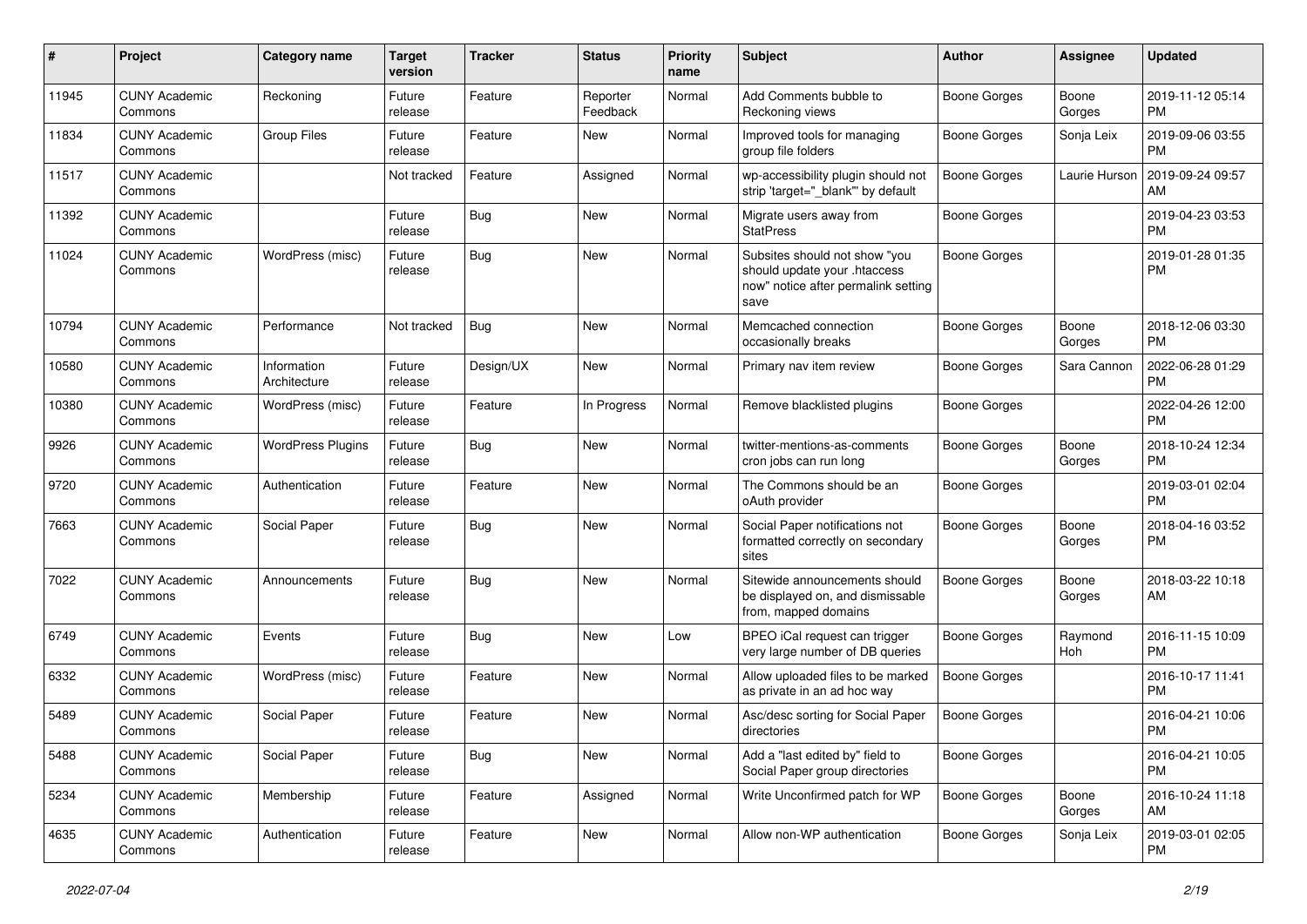| #    | Project                         | Category name                  | <b>Target</b><br>version | <b>Tracker</b> | <b>Status</b> | Priority<br>name | <b>Subject</b>                                                                    | Author              | <b>Assignee</b>   | <b>Updated</b>                |
|------|---------------------------------|--------------------------------|--------------------------|----------------|---------------|------------------|-----------------------------------------------------------------------------------|---------------------|-------------------|-------------------------------|
| 4481 | <b>CUNY Academic</b><br>Commons | Events                         | Future<br>release        | Feature        | <b>New</b>    | Normal           | Group admins/mods should have<br>the ability to unlink an event from<br>the group | <b>Boone Gorges</b> | Boone<br>Gorges   | 2017-04-24 03:53<br><b>PM</b> |
| 3580 | <b>CUNY Academic</b><br>Commons | Group Blogs                    | Future<br>release        | Feature        | <b>New</b>    | Normal           | Multiple blogs per group                                                          | <b>Boone Gorges</b> | Boone<br>Gorges   | 2018-02-20 02:02<br><b>PM</b> |
| 3330 | <b>CUNY Academic</b><br>Commons | My Commons                     | Future<br>release        | Feature        | Assigned      | Normal           | "Commons Information" tool                                                        | <b>Boone Gorges</b> | Chris Stein       | 2014-09-22 08:46<br><b>PM</b> |
| 3230 | <b>CUNY Academic</b><br>Commons | Internal Tools and<br>Workflow | Not tracked              | Feature        | Assigned      | High             | Scripts for quicker<br>provisioning/updating of<br>development environments       | Boone Gorges        | Boone<br>Gorges   | 2016-01-26 04:54<br><b>PM</b> |
| 3193 | <b>CUNY Academic</b><br>Commons | Group Forums                   | Future<br>release        | Feature        | Assigned      | Normal           | bbPress 2.x dynamic roles and<br><b>RBE</b>                                       | <b>Boone Gorges</b> | Boone<br>Gorges   | 2014-09-30 01:30<br><b>PM</b> |
| 3192 | <b>CUNY Academic</b><br>Commons | Group Forums                   | Future<br>release        | Feature        | Assigned      | Normal           | Customizable forum views for<br>bbPress 2.x group forums                          | Boone Gorges        | Raymond<br>Hoh    | 2015-11-09 12:47<br><b>PM</b> |
| 3048 | <b>CUNY Academic</b><br>Commons | Public Portfolio               | Future<br>release        | Feature        | New           | Low              | Images for rich text profile fields                                               | Boone Gorges        | Boone<br>Gorges   | 2014-02-19 12:56<br><b>PM</b> |
| 3002 | <b>CUNY Academic</b><br>Commons | Search                         | Future<br>release        | Feature        | Assigned      | Normal           | Overhaul CAC search by using<br>external search appliance                         | <b>Boone Gorges</b> | Boone<br>Gorges   | 2020-07-15 03:05<br><b>PM</b> |
| 2832 | <b>CUNY Academic</b><br>Commons | Public Portfolio               | Future<br>release        | Feature        | Assigned      | Normal           | Improve interface for (not)<br>auto-linking profile fields                        | <b>Boone Gorges</b> | Chris Stein       | 2015-01-05 08:52<br><b>PM</b> |
| 1983 | <b>CUNY Academic</b><br>Commons | Home Page                      | Future<br>release        | Feature        | Assigned      | Low              | Media Library integration with<br>Featured Content plugin                         | Boone Gorges        | Dominic<br>Giglio | 2014-03-17 10:34<br>AM        |
| 1744 | <b>CUNY Academic</b><br>Commons | <b>BuddyPress Docs</b>         | Future<br>release        | Feature        | Assigned      | Normal           | Spreadsheet-style Docs                                                            | <b>Boone Gorges</b> | Boone<br>Gorges   | 2015-11-09 06:13<br><b>PM</b> |
| 1508 | <b>CUNY Academic</b><br>Commons | WordPress (misc)               | Future<br>release        | Feature        | Assigned      | Normal           | Share login cookies across<br>mapped domains                                      | Boone Gorges        | Boone<br>Gorges   | 2012-07-02 12:12<br><b>PM</b> |
| 1423 | <b>CUNY Academic</b><br>Commons | BuddyPress (misc)              | Future<br>release        | Feature        | Assigned      | Low              | Show an avatar for pingback<br>comment activity items                             | Boone Gorges        | <b>Tahir Butt</b> | 2016-10-24 12:03<br><b>PM</b> |
| 1422 | <b>CUNY Academic</b><br>Commons | <b>BuddyPress Docs</b>         | Future<br>release        | Feature        | Assigned      | Normal           | Make "created Doc" activity icons<br>non-mini                                     | <b>Boone Gorges</b> | Boone<br>Gorges   | 2015-11-09 05:48<br><b>PM</b> |
| 1417 | <b>CUNY Academic</b><br>Commons | <b>BuddyPress Docs</b>         | Future<br>release        | Feature        | Assigned      | Low              | <b>Bulk actions for BuddyPress Docs</b>                                           | <b>Boone Gorges</b> | Boone<br>Gorges   | 2016-10-17 10:41<br><b>PM</b> |
| 1167 | <b>CUNY Academic</b><br>Commons | Email Invitations              | Future<br>release        | Feature        | New           | Low              | Allow email invitations to be resent   Boone Gorges                               |                     | Boone<br>Gorges   | 2015-11-12 12:53<br>AM        |
| 1166 | <b>CUNY Academic</b><br>Commons | <b>Email Invitations</b>       | Future<br>release        | Feature        | New           | Low              | Better organizational tools for Sent   Boone Gorges<br>Invites                    |                     | Boone<br>Gorges   | 2015-11-09 06:02<br>PM        |
| 1165 | <b>CUNY Academic</b><br>Commons | <b>Email Invitations</b>       | Future<br>release        | Feature        | Assigned      | Low              | Allow saved lists of invitees under<br>Send Invites                               | Boone Gorges        | Boone<br>Gorges   | 2015-11-09 06:03<br><b>PM</b> |
| 618  | <b>CUNY Academic</b><br>Commons | <b>BuddyPress Docs</b>         | Future<br>release        | Feature        | Assigned      | Normal           | BuddyPress Docs: export formats                                                   | Boone Gorges        | Boone<br>Gorges   | 2015-11-09 05:38<br><b>PM</b> |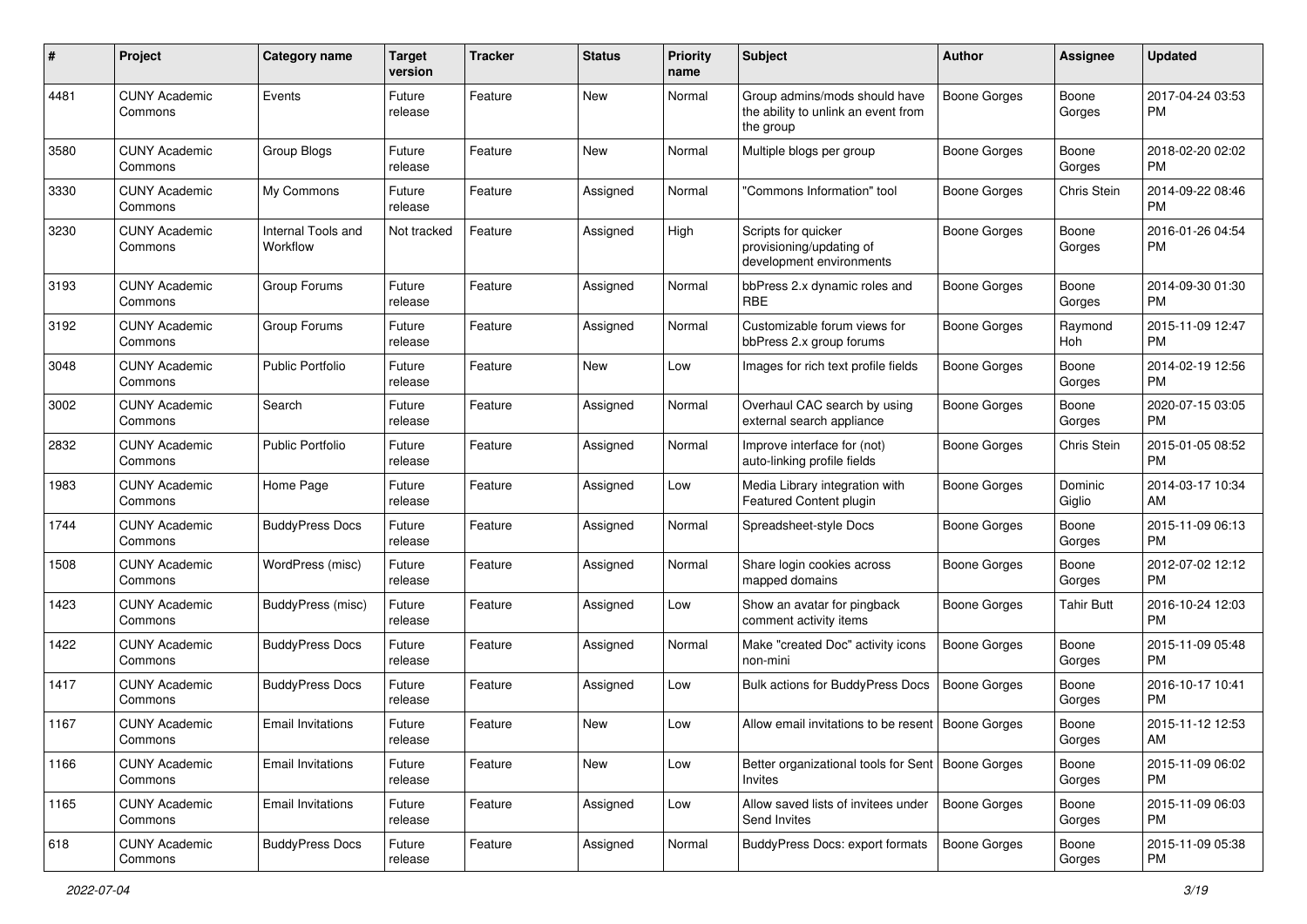| #     | <b>Project</b>                                                          | Category name            | <b>Target</b><br>version | <b>Tracker</b> | <b>Status</b>        | <b>Priority</b><br>name | <b>Subject</b>                                                   | <b>Author</b>      | Assignee            | <b>Updated</b>                |
|-------|-------------------------------------------------------------------------|--------------------------|--------------------------|----------------|----------------------|-------------------------|------------------------------------------------------------------|--------------------|---------------------|-------------------------------|
| 308   | <b>CUNY Academic</b><br>Commons                                         | Registration             | Future<br>release        | Feature        | <b>New</b>           | Normal                  | Group recommendations for<br>signup process                      | Boone Gorges       | Samantha<br>Raddatz | 2015-11-09 05:07<br><b>PM</b> |
| 1460  | <b>CUNY Academic</b><br>Commons                                         | Analytics                | Future<br>release        | Feature        | Assigned             | Normal                  | <b>Update System Report</b>                                      | <b>Brian Foote</b> | Boone<br>Gorges     | 2015-11-09 06:13<br><b>PM</b> |
| 3565  | <b>CUNY Academic</b><br>Commons                                         | My Commons               | Not tracked              | Documentation  | New                  | Normal                  | Load Newest inconsistencies                                      | Chris Stein        | scott voth          | 2015-11-09 01:16<br><b>PM</b> |
| 3059  | <b>CUNY Academic</b><br>Commons                                         | Group Forums             | Future<br>release        | Design/UX      | <b>New</b>           | Normal                  | Forum Post Permissable Content<br><b>Explanatory Text</b>        | Chris Stein        | Chris Stein         | 2015-04-02 11:27<br>AM        |
| 2881  | <b>CUNY Academic</b><br>Commons                                         | <b>Public Portfolio</b>  | Future<br>release        | Feature        | Assigned             | Normal                  | Redesign the UX for Profiles                                     | Chris Stein        | Chris Stein         | 2016-10-13 12:45<br><b>PM</b> |
| 2666  | <b>CUNY Academic</b><br>Commons                                         | About page               | Not tracked              | Documentation  | Assigned             | Normal                  | <b>Update About Text</b>                                         | Chris Stein        | Luke Waltzer        | 2016-03-04 11:19<br>AM        |
| 860   | <b>CUNY Academic</b><br>Commons                                         | Design                   | Future<br>release        | Design/UX      | Assigned             | Normal                  | <b>Standardize Button Treatment</b><br><b>Across the Commons</b> | Chris Stein        | Chris Stein         | 2014-05-01 09:45<br>AM        |
| 15210 | <b>CUNY Academic</b><br>Commons                                         | Analytics                | Not tracked              | Design/UX      | <b>New</b>           | Normal                  | Google Analytics improvements                                    | Colin McDonald     | Boone<br>Gorges     | 2022-05-24 10:47<br>AM        |
| 13370 | <b>CUNY Academic</b><br>Commons                                         | Group Library            | Future<br>release        | Feature        | <b>New</b>           | Normal                  | Library bulk deletion and folder<br>editing                      | Colin McDonald     | Boone<br>Gorges     | 2020-10-13 10:41<br>AM        |
| 13199 | <b>CUNY Academic</b><br>Commons                                         | Group Forums             | Future<br>release        | Feature        | New                  | Normal                  | Favoring Groups over bbPress<br>plugin                           | Colin McDonald     | Colin<br>McDonald   | 2021-11-19 12:28<br><b>PM</b> |
| 9729  | <b>CUNY Academic</b><br>Commons                                         | <b>SEO</b>               | Not tracked              | Support        | <b>New</b>           | Normal                  | 503 Errors showing on<br>newlaborforum.cuny.edu                  | Diane Krauthamer   | Raymond<br>Hoh      | 2018-05-22 04:48<br><b>PM</b> |
| 3615  | <b>CUNY Academic</b><br>Commons                                         | Redmine                  | Not tracked              | Feature        | New                  | Low                     | Create Redmine issues via email                                  | Dominic Giglio     | Boone<br>Gorges     | 2017-11-16 11:36<br>AM        |
| 11968 | JustPublics@365<br>MediaCamp                                            |                          |                          | Feature        | New                  | Normal                  | Nanoscience Retractable Display<br>Unit                          | Donald Cherry      | Bonnie<br>Eissner   | 2021-02-19 08:50<br>AM        |
| 12062 | AD/O365 Transition<br>from NonMatric to<br><b>Matriculated Students</b> |                          |                          | Feature        | In Progress          | Normal                  | create solution and console<br>project                           | Emilio Rodriguez   | Emilio<br>Rodriguez | 2019-11-12 03:56<br><b>PM</b> |
| 13457 | <b>CUNY Academic</b><br>Commons                                         | Group Forums             | 2.0.3                    | Bug            | <b>New</b>           | High                    | Forum post not sending<br>notifications                          | Filipa Calado      | Raymond<br>Hoh      | 2022-06-29 11:32<br>AM        |
| 14842 | <b>CUNY Academic</b><br>Commons                                         |                          | Not tracked              | Support        | Reporter<br>Feedback | Normal                  | Question about widgets and block<br>editor                       | Gina Cherry        |                     | 2021-10-06 03:01<br><b>PM</b> |
| 12004 | <b>CUNY Academic</b><br>Commons                                         |                          | Not tracked              | Support        | Reporter<br>Feedback | Normal                  | Notifications for spam blog<br>comments                          | Gina Cherry        | Raymond<br>Hoh      | 2019-11-01 12:05<br><b>PM</b> |
| 11649 | <b>CUNY Academic</b><br>Commons                                         | <b>WordPress Plugins</b> | 2.0.3                    | Bug            | In Progress          | Normal                  | CC license displayed on every<br>page                            | Gina Cherry        | Raymond<br>Hoh      | 2022-06-29 11:32<br>AM        |
| 11545 | <b>CUNY Academic</b><br>Commons                                         | <b>WordPress Plugins</b> | Not tracked              | Support        | <b>New</b>           | Normal                  | <b>Twitter searches in WordPress</b>                             | Gina Cherry        | Matt Gold           | 2019-09-23 01:03<br><b>PM</b> |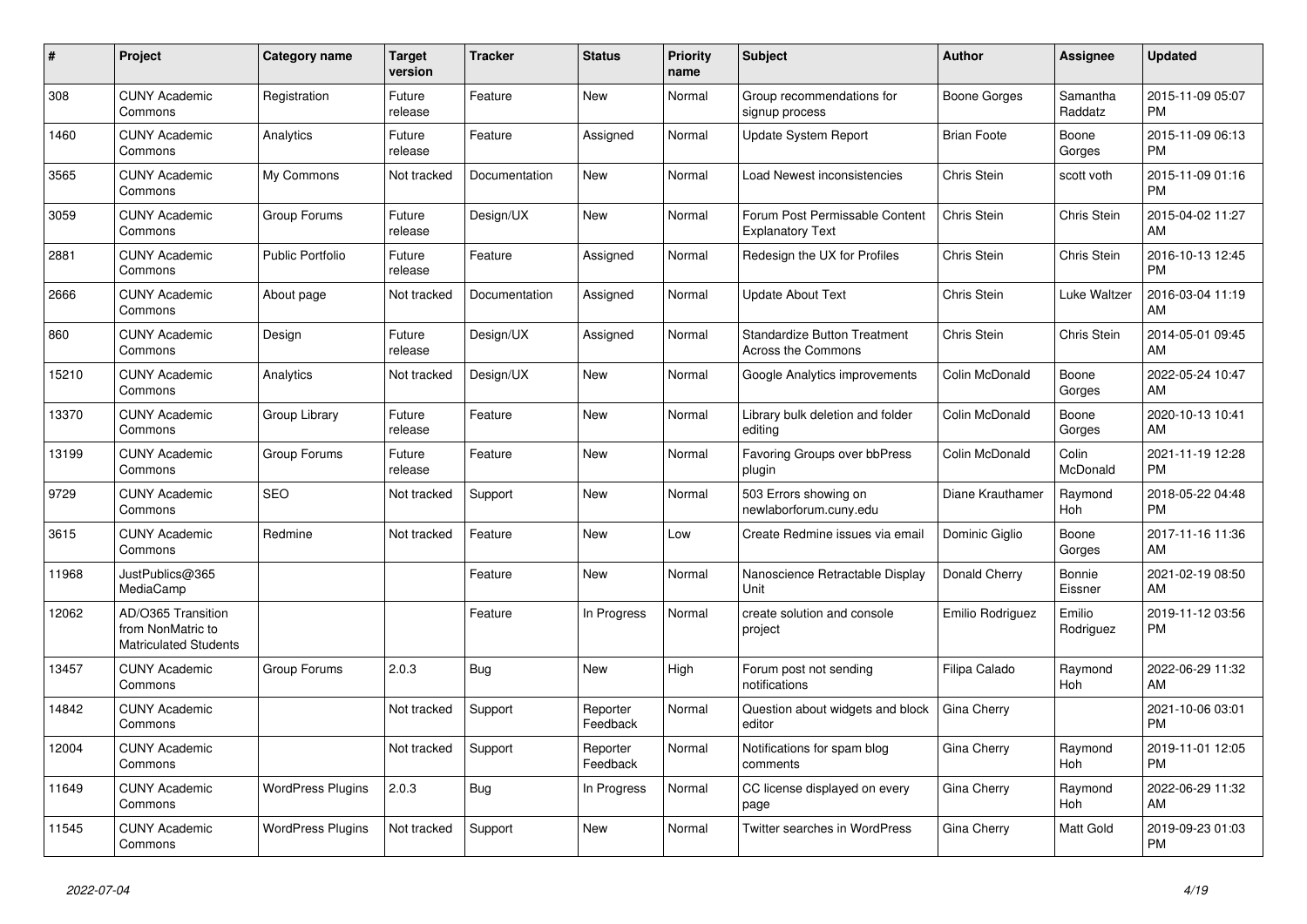| #     | Project                         | Category name            | <b>Target</b><br>version | <b>Tracker</b> | <b>Status</b>        | <b>Priority</b><br>name | <b>Subject</b>                                                        | Author        | <b>Assignee</b>     | <b>Updated</b>                |
|-------|---------------------------------|--------------------------|--------------------------|----------------|----------------------|-------------------------|-----------------------------------------------------------------------|---------------|---------------------|-------------------------------|
| 3473  | <b>CUNY Academic</b><br>Commons | User Experience          | Future<br>release        | Feature        | Assigned             | Normal                  | Commons profile: Add help info<br>about "Positions" replacing "title" | Keith Miyake  | Samantha<br>Raddatz | 2015-11-09 02:28<br><b>PM</b> |
| 6755  | <b>CUNY Academic</b><br>Commons | WordPress (misc)         | Future<br>release        | Bug            | <b>New</b>           | Normal                  | Cannot Deactivate Plugin                                              | Laura Kane    |                     | 2016-11-16 01:12<br><b>PM</b> |
| 16199 | <b>CUNY Academic</b><br>Commons | <b>Directories</b>       | 2.0.3                    | <b>Bug</b>     | <b>New</b>           | Normal                  | Removed "Semester" Filter from<br><b>Courses Directory</b>            | Laurie Hurson | Boone<br>Gorges     | 2022-06-29 11:32<br>AM        |
| 15923 | <b>CUNY Academic</b><br>Commons |                          | Not tracked              | Feature        | Reporter<br>Feedback | Normal                  | <b>Bellows Plugin Adjustments</b>                                     | Laurie Hurson |                     | 2022-04-20 10:10<br>AM        |
| 15757 | <b>CUNY Academic</b><br>Commons |                          |                          | Bug            | <b>New</b>           | Normal                  | Members # do not match                                                | Laurie Hurson |                     | 2022-03-30 04:52<br><b>PM</b> |
| 15613 | <b>CUNY Academic</b><br>Commons |                          | 2.0.3                    | Feature        | Reporter<br>Feedback | Normal                  | Adding "Passster" plugin                                              | Laurie Hurson |                     | 2022-06-29 11:32<br>AM        |
| 15176 | <b>CUNY Academic</b><br>Commons |                          | Not tracked              | Support        | Reporter<br>Feedback | Normal                  | Archiving Q Writing & Old<br>Wordpress Sites on the Commons           | Laurie Hurson |                     | 2022-02-08 10:28<br>AM        |
| 14940 | <b>CUNY Academic</b><br>Commons |                          |                          | <b>Bug</b>     | <b>New</b>           | Normal                  | Discrepancy between Commons<br>profile "sites" and actual # of sites  | Laurie Hurson |                     | 2021-11-08 11:09<br>AM        |
| 14936 | <b>CUNY Academic</b><br>Commons |                          |                          | Bug            | <b>New</b>           | Normal                  | Commons websites blocked by<br>SPS campus network                     | Laurie Hurson |                     | 2021-11-03 03:57<br><b>PM</b> |
| 14787 | <b>CUNY Academic</b><br>Commons | <b>Plugin Packages</b>   | Future<br>release        | Feature        | <b>New</b>           | Normal                  | Creating a "Design" plugin<br>package                                 | Laurie Hurson | scott voth          | 2022-04-27 04:56<br><b>PM</b> |
| 14538 | <b>CUNY Academic</b><br>Commons |                          | Not tracked              | Support        | Reporter<br>Feedback | Normal                  | <b>Weebly To Commons</b>                                              | Laurie Hurson |                     | 2021-09-14 10:47<br>AM        |
| 14504 | <b>CUNY Academic</b><br>Commons |                          | Not tracked              | Publicity      | Reporter<br>Feedback | Normal                  | Adding showcases to home page<br>menu                                 | Laurie Hurson | Boone<br>Gorges     | 2022-01-19 03:26<br><b>PM</b> |
| 14475 | <b>CUNY Academic</b><br>Commons |                          | Not tracked              | Publicity      | <b>New</b>           | Normal                  | OER Showcase Page                                                     | Laurie Hurson | Laurie Hurson       | 2021-09-14 10:46<br>AM        |
| 13650 | <b>CUNY Academic</b><br>Commons | Group Library            | Future<br>release        | Feature        | <b>New</b>           | Normal                  | Forum Attachments in Group<br>Library                                 | Laurie Hurson |                     | 2021-11-19 12:30<br><b>PM</b> |
| 12484 | <b>CUNY Academic</b><br>Commons |                          | Not tracked              | Support        | Reporter<br>Feedback | Normal                  | Sign up Code for COIL Course<br>starting in March                     | Laurie Hurson | Matt Gold           | 2020-03-02 02:26<br><b>PM</b> |
| 12446 | <b>CUNY Academic</b><br>Commons | Groups (misc)            | Future<br>release        | Feature        | Reporter<br>Feedback | Normal                  | Toggle default site to group forum<br>posting                         | Laurie Hurson | Laurie Hurson       | 2020-03-10 11:57<br>AM        |
| 12438 | <b>CUNY Academic</b><br>Commons | Courses                  | Not tracked              | Bug            | New                  | Normal                  | Site appearing twice                                                  | Laurie Hurson | Boone<br>Gorges     | 2020-02-18 01:34<br><b>PM</b> |
| 12328 | <b>CUNY Academic</b><br>Commons |                          | Not tracked              | Support        | <b>New</b>           | Normal                  | Sign up Code for Non-CUNY<br>Faculty                                  | Laurie Hurson |                     | 2020-01-28 10:25<br>AM        |
| 12121 | <b>CUNY Academic</b><br>Commons | <b>WordPress Plugins</b> | 2.0.3                    | Feature        | Reporter<br>Feedback | Normal                  | Embedding H5P Iframes on<br><b>Commons Site</b>                       | Laurie Hurson | Boone<br>Gorges     | 2022-06-29 11:32<br>AM        |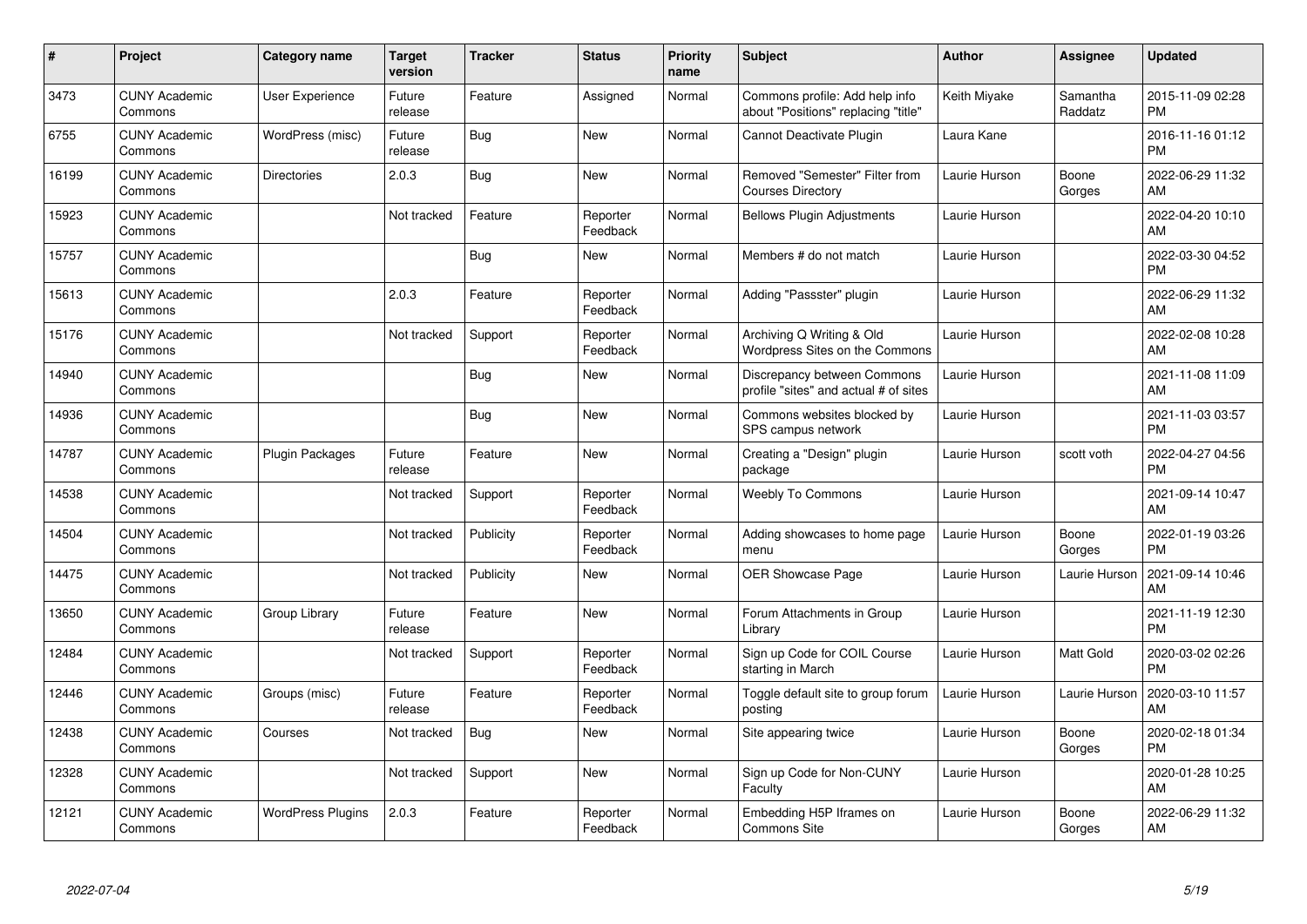| #     | Project                         | <b>Category name</b>     | <b>Target</b><br>version | <b>Tracker</b> | <b>Status</b>        | <b>Priority</b><br>name | Subject                                                                                    | Author        | Assignee         | <b>Updated</b>                |
|-------|---------------------------------|--------------------------|--------------------------|----------------|----------------------|-------------------------|--------------------------------------------------------------------------------------------|---------------|------------------|-------------------------------|
| 11879 | <b>CUNY Academic</b><br>Commons |                          | Not tracked              | Bug            | New                  | Normal                  | Hypothesis comments appearing<br>on multiple, different pdfs across<br>blogs               | Laurie Hurson | Laurie Hurson    | 2019-09-19 02:39<br><b>PM</b> |
| 11843 | <b>CUNY Academic</b><br>Commons | WordPress (misc)         | Future<br>release        | Design/UX      | New                  | Normal                  | Tweaking the Gutenberg Editor<br>Interface                                                 | Laurie Hurson |                  | 2022-04-26 12:00<br>PM.       |
| 11789 | <b>CUNY Academic</b><br>Commons | Courses                  | Future<br>release        | Feature        | New                  | Normal                  | Ability to remove item from<br>Courses list                                                | Laurie Hurson | Sonja Leix       | 2019-09-24 12:28<br><b>PM</b> |
| 11415 | <b>CUNY Academic</b><br>Commons | <b>WordPress Plugins</b> | Not tracked              | Bug            | Reporter<br>Feedback | Normal                  | Blog Subscriptions in Jetpack                                                              | Laurie Hurson |                  | 2019-05-14 10:34<br>AM        |
| 11131 | <b>CUNY Academic</b><br>Commons |                          | Future<br>release        | Feature        | Reporter<br>Feedback | Normal                  | Image Annotation Plugins                                                                   | Laurie Hurson |                  | 2019-02-26 11:33<br>AM        |
| 9289  | <b>CUNY Academic</b><br>Commons | <b>WordPress Plugins</b> | Future<br>release        | Bug            | Reporter<br>Feedback | Normal                  | <b>Email Users Plugin</b>                                                                  | Laurie Hurson | Boone<br>Gorges  | 2018-10-24 12:34<br><b>PM</b> |
| 9060  | <b>CUNY Academic</b><br>Commons | Commons In A Box         | Not tracked              | <b>Bug</b>     | Hold                 | Normal                  | Problems with CBox image library<br>upload                                                 | Lisa Rhody    | Raymond<br>Hoh   | 2018-01-10 03:26<br><b>PM</b> |
| 2612  | <b>CUNY Academic</b><br>Commons |                          | Not tracked              | Publicity      | Assigned             | Normal                  | Pinterest site for the Commons                                                             | local admin   | Sarah<br>Morgano | 2016-03-04 11:19<br>AM        |
| 2610  | <b>CUNY Academic</b><br>Commons | Group Invitations        | Future<br>release        | Feature        | Assigned             | Low                     | Request: Custom invitation<br>message to group invites                                     | local admin   | Boone<br>Gorges  | 2015-11-09 06:13<br><b>PM</b> |
| 2325  | <b>CUNY Academic</b><br>Commons | <b>BuddyPress</b> (misc) | Future<br>release        | Feature        | Assigned             | Low                     | Profile should have separate fields<br>for first/last names                                | local admin   | Boone<br>Gorges  | 2015-11-09 06:09<br><b>PM</b> |
| 2175  | <b>CUNY Academic</b><br>Commons | WordPress (misc)         | Not tracked              | Support        | Assigned             | Normal                  | Subscibe 2 vs. Jetpack<br>subscription options                                             | local admin   | Matt Gold        | 2016-01-26 04:58<br><b>PM</b> |
| 13430 | <b>CUNY Academic</b><br>Commons | Reply By Email           | Not tracked              | Bug            | New                  | Normal                  | Delay in RBE                                                                               | Luke Waltzer  | Raymond<br>Hoh   | 2020-10-13 11:16<br>AM        |
| 9895  | <b>CUNY Academic</b><br>Commons | Onboarding               | Future<br>release        | Feature        | Assigned             | Normal                  | Add "Accept Invitation"<br>link/button/function to Group<br>and/or Site invitation emails? | Luke Waltzer  | Boone<br>Gorges  | 2018-06-07 12:42<br><b>PM</b> |
| 9211  | <b>CUNY Academic</b><br>Commons | <b>WordPress Plugins</b> | Future<br>release        | Support        | Reporter<br>Feedback | Normal                  | Auto-Role Setting in Forum Plugin<br><b>Causing Some Confusion</b>                         | Luke Waltzer  | Boone<br>Gorges  | 2018-03-13 11:44<br>AM        |
| 8835  | <b>CUNY Academic</b><br>Commons | Blogs (BuddyPress)       | Future<br>release        | Feature        | New                  | Normal                  | Extend cuny is shortlinks to sites                                                         | Luke Waltzer  | Boone<br>Gorges  | 2022-04-26 11:59<br>AM        |
| 7981  | <b>CUNY Academic</b><br>Commons | Social Paper             | Future<br>release        | <b>Bug</b>     | New                  | Normal                  | Social Paper comments should<br>not go to spam                                             | Luke Waltzer  | Boone<br>Gorges  | 2018-04-16 03:52<br>PM        |
| 7928  | <b>CUNY Academic</b><br>Commons | Group Forums             | Not tracked              | <b>Bug</b>     | New                  | Normal                  | Duplicate Forum post                                                                       | Luke Waltzer  | Raymond<br>Hoh   | 2017-04-11 09:27<br>PM        |
| 7624  | <b>CUNY Academic</b><br>Commons | <b>BuddyPress (misc)</b> | Future<br>release        | Design/UX      | New                  | Normal                  | <b>BP Notifications</b>                                                                    | Luke Waltzer  | Paige Dupont     | 2017-02-08 10:43<br><b>PM</b> |
| 6644  | <b>CUNY Academic</b><br>Commons |                          | Not tracked              | Bug            | Reporter<br>Feedback | High                    | White Screen at Login Pge                                                                  | Luke Waltzer  | Raymond<br>Hoh   | 2016-11-21 10:34<br>PM        |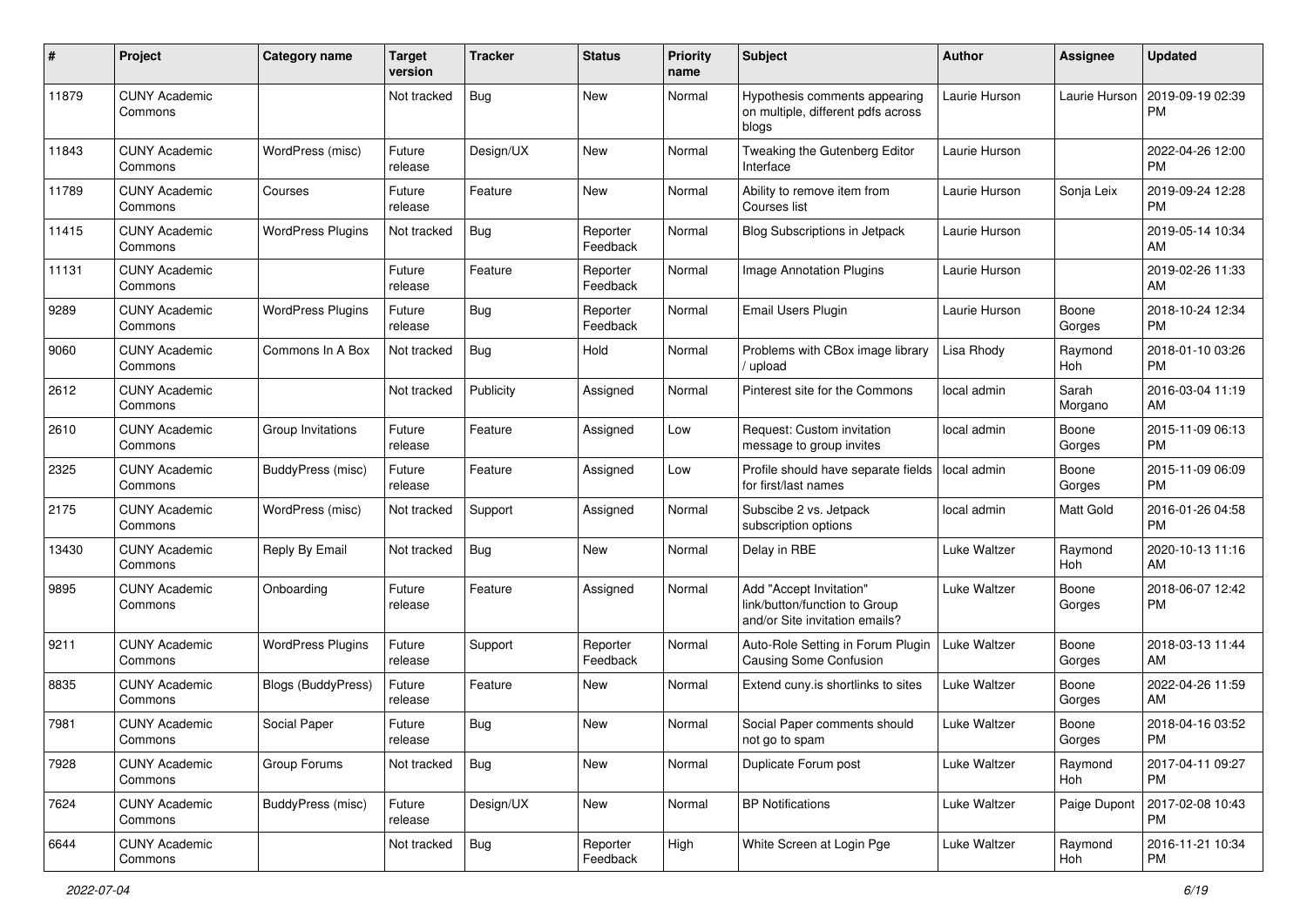| #     | Project                         | <b>Category name</b>     | <b>Target</b><br>version | <b>Tracker</b> | <b>Status</b>        | <b>Priority</b><br>name | <b>Subject</b>                                                    | <b>Author</b>   | Assignee            | <b>Updated</b>                |
|-------|---------------------------------|--------------------------|--------------------------|----------------|----------------------|-------------------------|-------------------------------------------------------------------|-----------------|---------------------|-------------------------------|
| 6392  | <b>CUNY Academic</b><br>Commons | Group Forums             | Future<br>release        | Design/UX      | Assigned             | Low                     | <b>Composition/Preview Panes in</b><br>Forum Posts                | Luke Waltzer    | Paige Dupont        | 2016-10-21 04:26<br><b>PM</b> |
| 6389  | <b>CUNY Academic</b><br>Commons | <b>BuddyPress Docs</b>   | Future<br>release        | Feature        | New                  | Low                     | Make Discussion Area Visible<br>When Editing a Doc                | Luke Waltzer    | Boone<br>Gorges     | 2016-10-21 04:16<br><b>PM</b> |
| 6356  | <b>CUNY Academic</b><br>Commons | <b>WordPress Plugins</b> | Future<br>release        | Bug            | Reporter<br>Feedback | Low                     | Should Subscribe2 be<br>deprecated?                               | Luke Waltzer    |                     | 2017-03-20 12:20<br><b>PM</b> |
| 6078  | <b>CUNY Academic</b><br>Commons | Blogs (BuddyPress)       | Future<br>release        | Feature        | New                  | Normal                  | <b>Explore Adding Network Blog</b><br>Metadata Plugin             | Luke Waltzer    | Luke Waltzer        | 2016-10-11 10:29<br><b>PM</b> |
| 5317  | <b>CUNY Academic</b><br>Commons | Group Blogs              | Not tracked              | <b>Bug</b>     | Reporter<br>Feedback | Normal                  | Notifications of New Post Didn't<br>Come                          | Luke Waltzer    | Samantha<br>Raddatz | 2016-03-21 10:41<br><b>PM</b> |
| 5268  | <b>CUNY Academic</b><br>Commons | Group Forums             | Future<br>release        | Bug            | Assigned             | Normal                  | Long-time to post to multiple<br>groups                           | Luke Waltzer    | Daniel Jones        | 2016-09-07 06:31<br><b>PM</b> |
| 5225  | <b>CUNY Academic</b><br>Commons | Registration             | Future<br>release        | Feature        | Assigned             | Normal                  | On-boarding Issues                                                | Luke Waltzer    | Samantha<br>Raddatz | 2016-02-12 02:58<br><b>PM</b> |
| 8211  | <b>CUNY Academic</b><br>Commons | <b>WordPress Themes</b>  | Future<br>release        | Feature        | <b>New</b>           | Normal                  | Theme Suggestions: Material<br>Design-Inspired Themes             | Margaret Galvan | Margaret<br>Galvan  | 2017-08-07 02:48<br><b>PM</b> |
| 8078  | <b>CUNY Academic</b><br>Commons | <b>WordPress Plugins</b> | Future<br>release        | System Upgrade | Assigned             | Normal                  | <b>CommentPress Updates</b>                                       | Margaret Galvan | Christian<br>Wach   | 2017-05-08 03:49<br><b>PM</b> |
| 7828  | <b>CUNY Academic</b><br>Commons |                          | Not tracked              | Feature        | Assigned             | Normal                  | Theme Assessment 2017                                             | Margaret Galvan | Margaret<br>Galvan  | 2017-05-02 10:41<br><b>PM</b> |
| 16110 | <b>CUNY Academic</b><br>Commons |                          |                          | Support        | Reporter<br>Feedback | Normal                  | remove Creative Commons<br>license from pages?                    | Marilyn Weber   | Raymond<br>Hoh      | 2022-05-17 06:11<br><b>PM</b> |
| 16099 | <b>CUNY Academic</b><br>Commons |                          |                          | Support        | Reporter<br>Feedback | Normal                  | request for Newsletter Glue                                       | Marilyn Weber   |                     | 2022-05-13 12:14<br><b>PM</b> |
| 15816 | <b>CUNY Academic</b><br>Commons |                          | Not tracked              | Support        | New                  | Normal                  | slow loading at SPS                                               | Marilyn Weber   |                     | 2022-04-05 01:26<br><b>PM</b> |
| 15685 | <b>CUNY Academic</b><br>Commons |                          |                          | Support        | New                  | High                    | problem with chrome?                                              | Marilyn Weber   |                     | 2022-04-25 03:40<br><b>PM</b> |
| 15655 | <b>CUNY Academic</b><br>Commons |                          | 2.0.3                    | Support        | Reporter<br>Feedback | Normal                  | Event Aggregator plugin?                                          | Marilyn Weber   |                     | 2022-06-29 11:32<br>AM        |
| 15565 | <b>CUNY Academic</b><br>Commons |                          |                          | Support        | New                  | Normal                  | Events - send updates to an email<br>listserv                     | Marilyn Weber   |                     | 2022-03-10 01:06<br><b>PM</b> |
| 15370 | <b>CUNY Academic</b><br>Commons |                          |                          | Support        | Reporter<br>Feedback | Normal                  | All-in-One Event Calendar?                                        | Marilyn Weber   |                     | 2022-02-17 11:03<br>AM        |
| 15260 | <b>CUNY Academic</b><br>Commons |                          |                          | Support        | Reporter<br>Feedback | Normal                  | Diacritical markings   European<br><b>Stages</b>                  | Marilyn Weber   |                     | 2022-02-04 08:16<br>AM        |
| 15169 | <b>CUNY Academic</b><br>Commons |                          | 2.0.3                    | Support        | Reporter<br>Feedback | Normal                  | new Prelude website zipfiles for<br>custom theme and other files. | Marilyn Weber   |                     | 2022-06-29 11:32<br>AM        |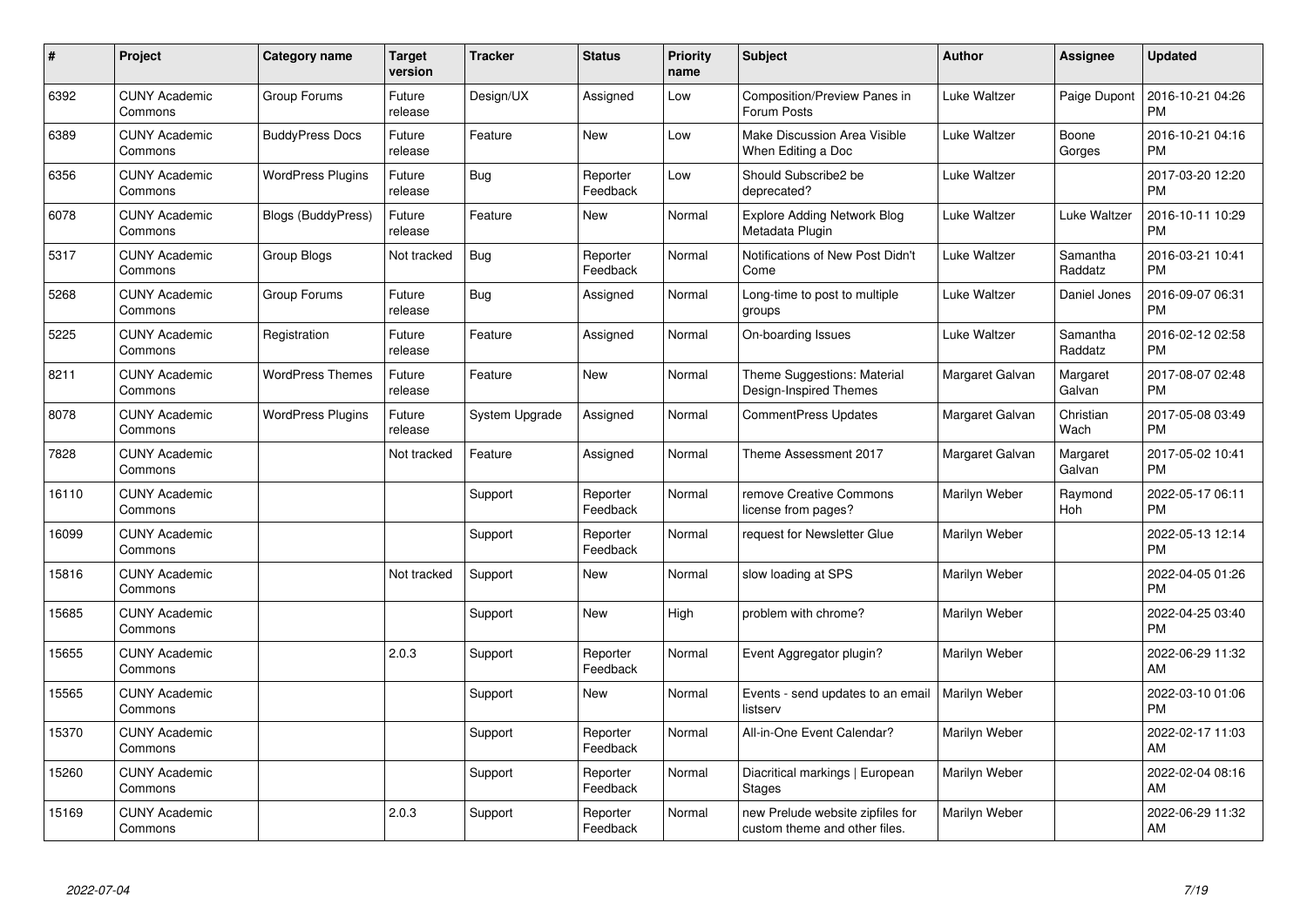| #     | Project                         | <b>Category name</b>       | <b>Target</b><br>version | <b>Tracker</b> | <b>Status</b>        | <b>Priority</b><br>name | <b>Subject</b>                                                                                | <b>Author</b> | <b>Assignee</b>  | <b>Updated</b>                |
|-------|---------------------------------|----------------------------|--------------------------|----------------|----------------------|-------------------------|-----------------------------------------------------------------------------------------------|---------------|------------------|-------------------------------|
| 15045 | <b>CUNY Academic</b><br>Commons |                            |                          | Support        | New                  | Normal                  | no result for KCeL in the search<br>box on the commons                                        | Marilyn Weber |                  | 2021-12-10 11:29<br>AM        |
| 14911 | <b>CUNY Academic</b><br>Commons | <b>WordPress Themes</b>    | Not tracked              | Support        | New                  | Normal                  | Twentytwentyone theme                                                                         | Marilyn Weber |                  | 2021-10-28 10:37<br>AM.       |
| 14900 | <b>CUNY Academic</b><br>Commons |                            | Not tracked              | Support        | Reporter<br>Feedback | Normal                  | previous theme?                                                                               | Marilyn Weber |                  | 2021-10-25 10:31<br>AM        |
| 14784 | <b>CUNY Academic</b><br>Commons |                            |                          | Support        | Reporter<br>Feedback | Normal                  | User report of logo problem when<br>using Customizer theme                                    | Marilyn Weber |                  | 2021-09-17 10:25<br><b>AM</b> |
| 14398 | <b>CUNY Academic</b><br>Commons |                            | Not tracked              | Support        | Reporter<br>Feedback | Normal                  | Events plug-in notification problem                                                           | Marilyn Weber |                  | 2021-05-11 11:21<br><b>AM</b> |
| 14074 | <b>CUNY Academic</b><br>Commons | WordPress (misc)           | Not tracked              | Support        | Reporter<br>Feedback | Normal                  | page password protection problem                                                              | Marilyn Weber |                  | 2021-03-02 11:03<br>AM        |
| 13975 | <b>CUNY Academic</b><br>Commons | Social Paper               | Not tracked              | Support        | Reporter<br>Feedback | Normal                  | can't approve comments on Social<br>Paper paper                                               | Marilyn Weber |                  | 2021-02-12 09:33<br>AM        |
| 13912 | <b>CUNY Academic</b><br>Commons |                            | Not tracked              | Feature        | Hold                 | Low                     | posting "missed schedule"                                                                     | Marilyn Weber |                  | 2021-02-23 10:46<br>AM        |
| 13328 | <b>CUNY Academic</b><br>Commons | Group Forums               | Not tracked              | Bug            | Reporter<br>Feedback | Normal                  | cross-posting in two related<br>groups                                                        | Marilyn Weber | Raymond<br>Hoh   | 2020-09-15 10:39<br><b>PM</b> |
| 13286 | <b>CUNY Academic</b><br>Commons |                            | Not tracked              | Support        | <b>New</b>           | Normal                  | problem connecting with<br><b>WordPress app</b>                                               | Marilyn Weber | Raymond<br>Hoh   | 2020-09-08 11:16<br><b>AM</b> |
| 13255 | <b>CUNY Academic</b><br>Commons |                            | Not tracked              | Support        | Reporter<br>Feedback | Normal                  | Accessibility problems                                                                        | Marilyn Weber |                  | 2020-09-01 05:48<br><b>PM</b> |
| 13034 | <b>CUNY Academic</b><br>Commons |                            | Not tracked              | Support        | Reporter<br>Feedback | Normal                  | a site is asking people to join the<br>Commons to get a download                              | Marilyn Weber |                  | 2020-07-12 07:23<br>AM        |
| 12741 | <b>CUNY Academic</b><br>Commons | <b>WordPress Plugins</b>   | Not tracked              | Support        | Reporter<br>Feedback | Normal                  | <b>Tableau Public Viz Block</b>                                                               | Marilyn Weber | Raymond<br>Hoh   | 2020-05-12 11:00<br>AM        |
| 12382 | <b>CUNY Academic</b><br>Commons | Membership                 | Not tracked              | Support        | New                  | Normal                  | Email request change                                                                          | Marilyn Weber | Marilyn<br>Weber | 2020-02-06 12:56<br><b>PM</b> |
| 12360 | <b>CUNY Academic</b><br>Commons | <b>WordPress Themes</b>    | Not tracked              | <b>Bug</b>     | Reporter<br>Feedback | Normal                  | site just says "DANTE We are<br>currently in maintenance mode,<br>please check back shortly." | Marilyn Weber |                  | 2020-02-04 12:13<br><b>PM</b> |
| 12352 | <b>CUNY Academic</b><br>Commons |                            | Not tracked              | Support        | New                  | Normal                  | "posts list" page builder block<br>option                                                     | Marilyn Weber |                  | 2020-02-03 01:29<br><b>PM</b> |
| 12350 | <b>CUNY Academic</b><br>Commons | <b>Blogs (BuddyPress)</b>  | Not tracked              | Support        | Reporter<br>Feedback | Normal                  | URL creation problem                                                                          | Marilyn Weber |                  | 2020-02-03 11:27<br>AM        |
| 11971 | <b>CUNY Academic</b><br>Commons | <b>Email Notifications</b> | Future<br>release        | Bug            | Reporter<br>Feedback | Low                     | Pictures obscured in emailed post<br>notifications                                            | Marilyn Weber | Raymond<br>Hoh   | 2019-11-21 01:14<br><b>PM</b> |
| 11848 | <b>CUNY Academic</b><br>Commons |                            | Not tracked              | Support        | Hold                 | Normal                  | a Dean of Faculty wants to share<br>a large file                                              | Marilyn Weber |                  | 2019-09-24 08:44<br>AM        |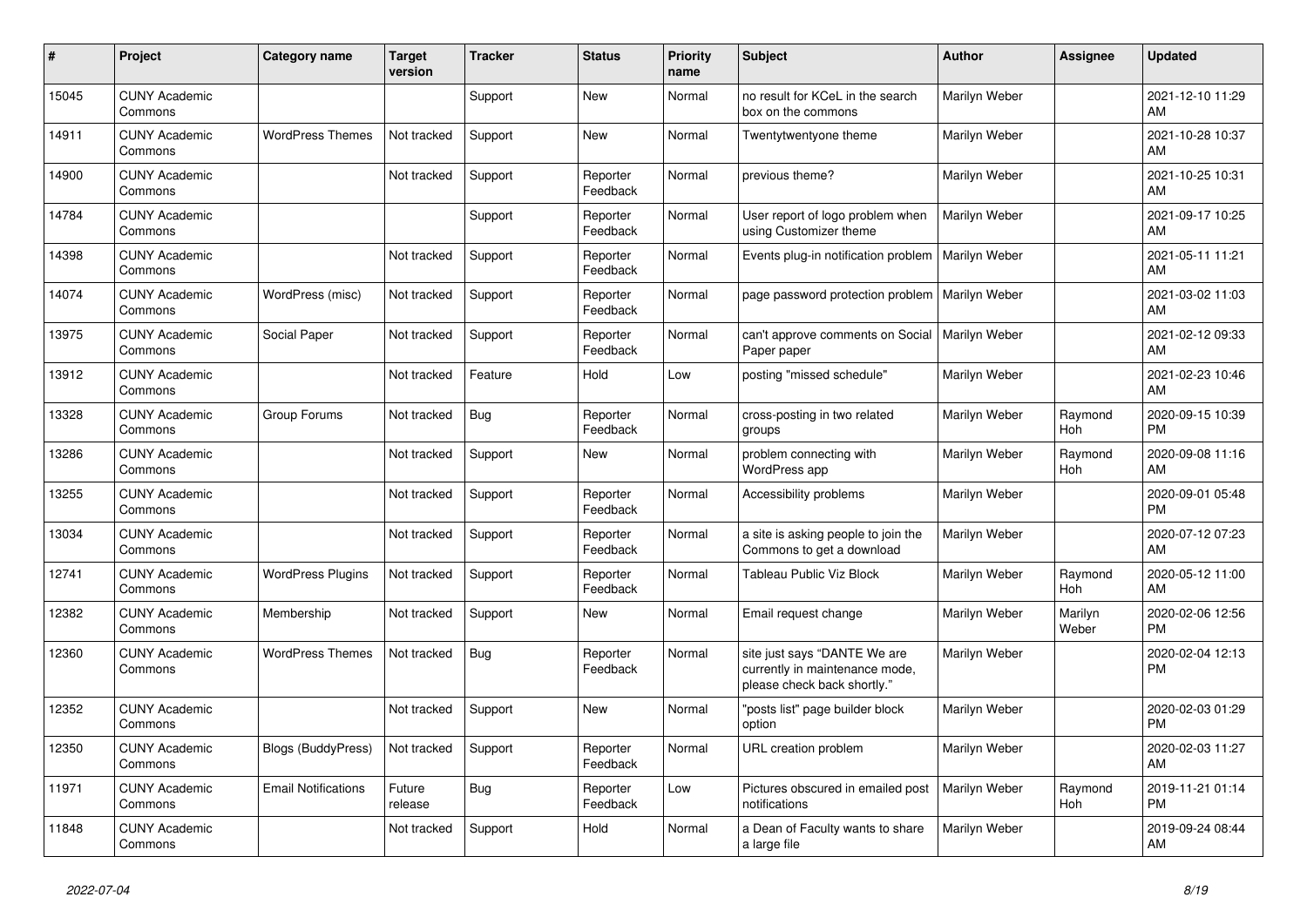| #     | Project                         | Category name              | <b>Target</b><br>version | <b>Tracker</b> | <b>Status</b>        | <b>Priority</b><br>name | <b>Subject</b>                                                                                                                                        | <b>Author</b> | Assignee            | <b>Updated</b>                |
|-------|---------------------------------|----------------------------|--------------------------|----------------|----------------------|-------------------------|-------------------------------------------------------------------------------------------------------------------------------------------------------|---------------|---------------------|-------------------------------|
| 11787 | <b>CUNY Academic</b><br>Commons |                            | Not tracked              | Support        | Reporter<br>Feedback | Normal                  | automated comments notifications<br>on ZenDesk                                                                                                        | Marilyn Weber |                     | 2019-08-26 06:18<br><b>PM</b> |
| 11771 | <b>CUNY Academic</b><br>Commons |                            | Not tracked              | Support        | Reporter<br>Feedback | Normal                  | post displays in sections                                                                                                                             | Marilyn Weber |                     | 2019-08-20 10:34<br>AM        |
| 11519 | <b>CUNY Academic</b><br>Commons |                            | Not tracked              | Support        | Assigned             | Normal                  | comment option not appearing                                                                                                                          | Marilyn Weber |                     | 2019-09-24 10:28<br>AM        |
| 11509 | <b>CUNY Academic</b><br>Commons |                            | Not tracked              | Support        | Reporter<br>Feedback | Normal                  | deleted Page causing a Menu<br>problem?                                                                                                               | Marilyn Weber |                     | 2019-06-04 09:54<br>AM        |
| 11149 | <b>CUNY Academic</b><br>Commons |                            | Not tracked              | Support        | Reporter<br>Feedback | Normal                  | comments getting blocked                                                                                                                              | Marilyn Weber | Raymond<br>Hoh      | 2019-03-26 11:40<br>AM        |
| 10657 | <b>CUNY Academic</b><br>Commons |                            | Not tracked              | Support        | Reporter<br>Feedback | Normal                  | child theme problems                                                                                                                                  | Marilyn Weber |                     | 2018-11-08 01:19<br><b>PM</b> |
| 10273 | <b>CUNY Academic</b><br>Commons | Registration               | Not tracked              | Support        | Reporter<br>Feedback | Normal                  | users combining CF and campus<br>address                                                                                                              | Marilyn Weber |                     | 2019-09-18 10:58<br>AM        |
| 9835  | <b>CUNY Academic</b><br>Commons | Group Forums               | Future<br>release        | Bug            | Assigned             | Normal                  | add a "like" function?                                                                                                                                | Marilyn Weber | <b>Erik Trainer</b> | 2018-06-05 01:49<br><b>PM</b> |
| 9207  | <b>CUNY Academic</b><br>Commons |                            | Future<br>release        | Support        | Reporter<br>Feedback | Normal                  | display dashboards made in<br>Tableau?                                                                                                                | Marilyn Weber | Boone<br>Gorges     | 2018-04-10 10:42<br>AM        |
| 8607  | <b>CUNY Academic</b><br>Commons |                            | Not tracked              | Support        | New                  | Normal                  | Paypal?                                                                                                                                               | Marilyn Weber | Matt Gold           | 2018-05-15 01:37<br><b>PM</b> |
| 5992  | <b>CUNY Academic</b><br>Commons | <b>Email Notifications</b> | Future<br>release        | Feature        | New                  | Normal                  | Changing the From line of<br>autogenerated blog emails                                                                                                | Marilyn Weber |                     | 2018-09-27 05:19<br><b>PM</b> |
| 5397  | <b>CUNY Academic</b><br>Commons | Social Paper               | Future<br>release        | Feature        | <b>New</b>           | Normal                  | frustrating to have to<br>enable/disable in SP                                                                                                        | Marilyn Weber | Samantha<br>Raddatz | 2016-04-20 03:39<br><b>PM</b> |
| 5282  | <b>CUNY Academic</b><br>Commons | Social Paper               | Future<br>release        | <b>Bug</b>     | <b>New</b>           | Normal                  | Replying via email directs to paper<br>but not individual comment.                                                                                    | Marilyn Weber | Raymond<br>Hoh      | 2016-03-02 01:48<br><b>PM</b> |
| 5205  | <b>CUNY Academic</b><br>Commons | Social Paper               | Future<br>release        | Feature        | <b>New</b>           | Normal                  | Social Paper folders                                                                                                                                  | Marilyn Weber |                     | 2016-02-11 10:24<br><b>PM</b> |
| 5199  | <b>CUNY Academic</b><br>Commons | Social Paper               | Future<br>release        | Feature        | <b>New</b>           | Normal                  | add tables to the SP editor                                                                                                                           | Marilyn Weber |                     | 2016-10-24 11:27<br>AM        |
| 5058  | <b>CUNY Academic</b><br>Commons | Social Paper               | Future<br>release        | Feature        | <b>New</b>           | Low                     | Can there be a clearer signal that<br>even when comments have<br>already been made you add<br>comments by clicking on the side?<br>(SP suggestion #5) | Marilyn Weber | Samantha<br>Raddatz | 2016-02-11 10:24<br><b>PM</b> |
| 5053  | <b>CUNY Academic</b><br>Commons | Social Paper               | Future<br>release        | Feature        | <b>New</b>           | Low                     | Scrollable menu to add readers<br>(SP suggestion #4)                                                                                                  | Marilyn Weber | Samantha<br>Raddatz | 2016-04-21 05:21<br><b>PM</b> |
| 5052  | <b>CUNY Academic</b><br>Commons | Social Paper               | Future<br>release        | Feature        | <b>New</b>           | Low                     | Sentence by sentence or line by<br>line comments (SP suggestion #3)                                                                                   | Marilyn Weber | Boone<br>Gorges     | 2016-02-11 10:24<br><b>PM</b> |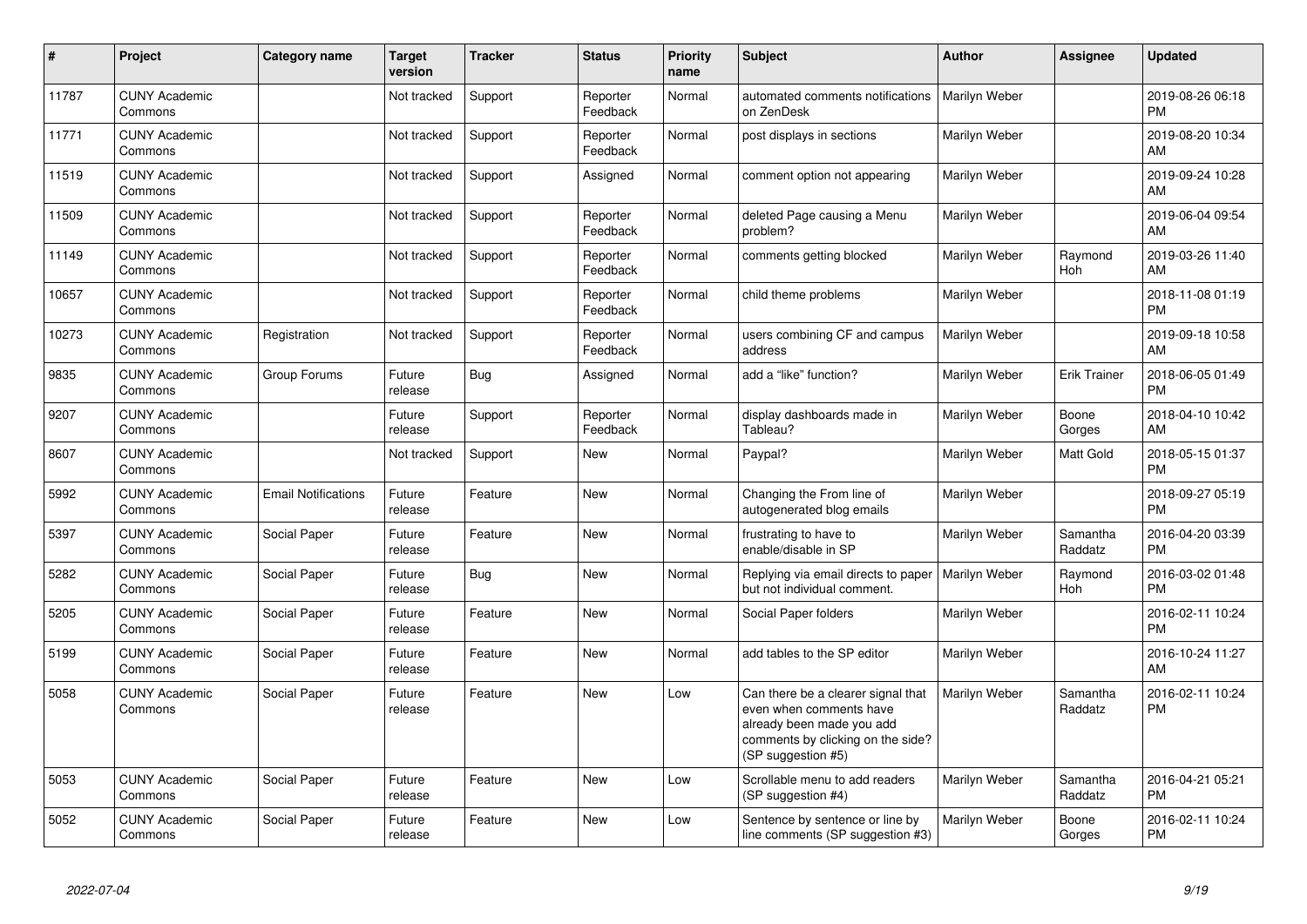| #     | Project                               | Category name              | <b>Target</b><br>version | <b>Tracker</b> | <b>Status</b>        | <b>Priority</b><br>name | <b>Subject</b>                                                        | <b>Author</b>      | Assignee            | <b>Updated</b>                |
|-------|---------------------------------------|----------------------------|--------------------------|----------------|----------------------|-------------------------|-----------------------------------------------------------------------|--------------------|---------------------|-------------------------------|
| 5050  | <b>CUNY Academic</b><br>Commons       | Social Paper               | Future<br>release        | Feature        | <b>New</b>           | Low                     | Making comments visible in SP<br>editing mode (SP suggestion #1)      | Marilyn Weber      | Samantha<br>Raddatz | 2019-09-17 11:10<br><b>PM</b> |
| 2577  | <b>NYCDH Community</b><br>Site        |                            |                          | Feature        | Assigned             | Low                     | Investigate Potential to Add Links<br>to the Forum                    | <b>Mark Newton</b> | Alex Gil            | 2013-05-16 09:40<br><b>PM</b> |
| 2576  | <b>NYCDH Community</b><br>Site        |                            |                          | Bug            | Hold                 | Low                     | Test Next Button in Javascript<br>Tutorial Under Activities           | Mark Newton        | Alex Gil            | 2013-05-18 02:55<br><b>PM</b> |
| 2574  | <b>NYCDH Community</b><br>Site        |                            |                          | Feature        | Assigned             | Normal                  | Add Way to Upload Files to<br>Groups                                  | Mark Newton        | Raymond<br>Hoh      | 2013-05-18 07:46<br><b>PM</b> |
| 2573  | <b>NYCDH Community</b><br>Site        |                            |                          | Feature        | Reporter<br>Feedback | Normal                  | Add dh nyc twitter list feed to site                                  | <b>Mark Newton</b> | Matt Gold           | 2013-05-16 11:42<br><b>PM</b> |
| 2571  | <b>NYCDH Community</b><br><b>Site</b> |                            |                          | Feature        | Assigned             | Normal                  | Add Google custom search box to<br>homepage                           | <b>Mark Newton</b> | Raymond<br>Hoh      | 2013-05-18 07:49<br><b>PM</b> |
| 11120 | <b>CUNY Academic</b><br>Commons       | <b>WordPress Plugins</b>   | Not tracked              | Bug            | Reporter<br>Feedback | Normal                  | Events Manager Events Not<br>Showing Up                               | Mark Webb          |                     | 2019-02-27 04:10<br><b>PM</b> |
| 10769 | <b>CUNY Academic</b><br>Commons       | <b>WordPress Themes</b>    | Not tracked              | Bug            | Reporter<br>Feedback | Normal                  | 2011 Theme Sidebar                                                    | Mark Webb          |                     | 2018-12-04 04:09<br><b>PM</b> |
| 10678 | <b>CUNY Academic</b><br>Commons       |                            | Not tracked              | Bug            | Reporter<br>Feedback | High                    | Newsletter Plugin Not Sending<br><b>Out Newsletters</b>               | Mark Webb          | Boone<br>Gorges     | 2019-09-16 09:38<br><b>PM</b> |
| 10262 | <b>CUNY Academic</b><br>Commons       |                            | Not tracked              | Bug            | Reporter<br>Feedback | Normal                  | Newsletter Plugin: Broken Image<br>at Bottom of All Newsletters       | Mark Webb          | Raymond<br>Hoh      | 2018-08-30 05:17<br><b>PM</b> |
| 16307 | <b>CUNY Academic</b><br>Commons       |                            |                          | Bug            | <b>New</b>           | Normal                  | Add brief messaging to<br>accept/decline group membership<br>requests | <b>Matt Gold</b>   | Boone<br>Gorges     | 2022-06-27 06:13<br><b>PM</b> |
| 15604 | <b>CUNY Academic</b><br>Commons       | <b>Email Notifications</b> | Future<br>release        | Feature        | Assigned             | Normal                  | <b>Restructure Commons Group</b><br>Digest Email Messages             | <b>Matt Gold</b>   | Boone<br>Gorges     | 2022-05-26 10:45<br>AM        |
| 13949 | <b>CUNY Academic</b><br>Commons       |                            | Not tracked              | Bug            | <b>New</b>           | Normal                  | Continued debugging of runaway<br>MySQL connections                   | <b>Matt Gold</b>   | Boone<br>Gorges     | 2021-09-14 10:42<br>AM        |
| 10659 | <b>CUNY Academic</b><br>Commons       | Group Forums               | Future<br>release        | Feature        | Assigned             | Normal                  | Post to multiple groups via email                                     | <b>Matt Gold</b>   | Raymond<br>Hoh      | 2018-11-15 12:54<br>AM        |
| 10040 | <b>CUNY Academic</b><br>Commons       | WordPress (misc)           | Not tracked              | Bug            | Reporter<br>Feedback | Normal                  | User doesn't see full list of themes                                  | l Matt Gold        | Boone<br>Gorges     | 2018-07-25 10:12<br>AM        |
| 9979  | <b>CUNY Academic</b><br>Commons       | <b>Email Notifications</b> | Not tracked              | Bug            | Reporter<br>Feedback | Normal                  | Reports of slow email activation<br>emails                            | Matt Gold          | Boone<br>Gorges     | 2018-08-29 09:40<br><b>PM</b> |
| 9947  | <b>CUNY Academic</b><br>Commons       | <b>WordPress Plugins</b>   | Future<br>release        | Feature        | Reporter<br>Feedback | Normal                  | Install H5P quiz plugin                                               | <b>Matt Gold</b>   | Boone<br>Gorges     | 2018-09-11 11:01<br>AM        |
| 9941  | <b>CUNY Academic</b><br>Commons       | Wiki                       | Not tracked              | Support        | Assigned             | Normal                  | Wiki functionality                                                    | <b>Matt Gold</b>   | Boone<br>Gorges     | 2018-06-26 10:57<br>AM        |
| 9028  | <b>CUNY Academic</b><br>Commons       | Onboarding                 | Future<br>release        | Feature        | Assigned             | Normal                  | suggest groups to new members<br>during the registration process      | <b>Matt Gold</b>   | Chris Stein         | 2018-10-24 12:34<br><b>PM</b> |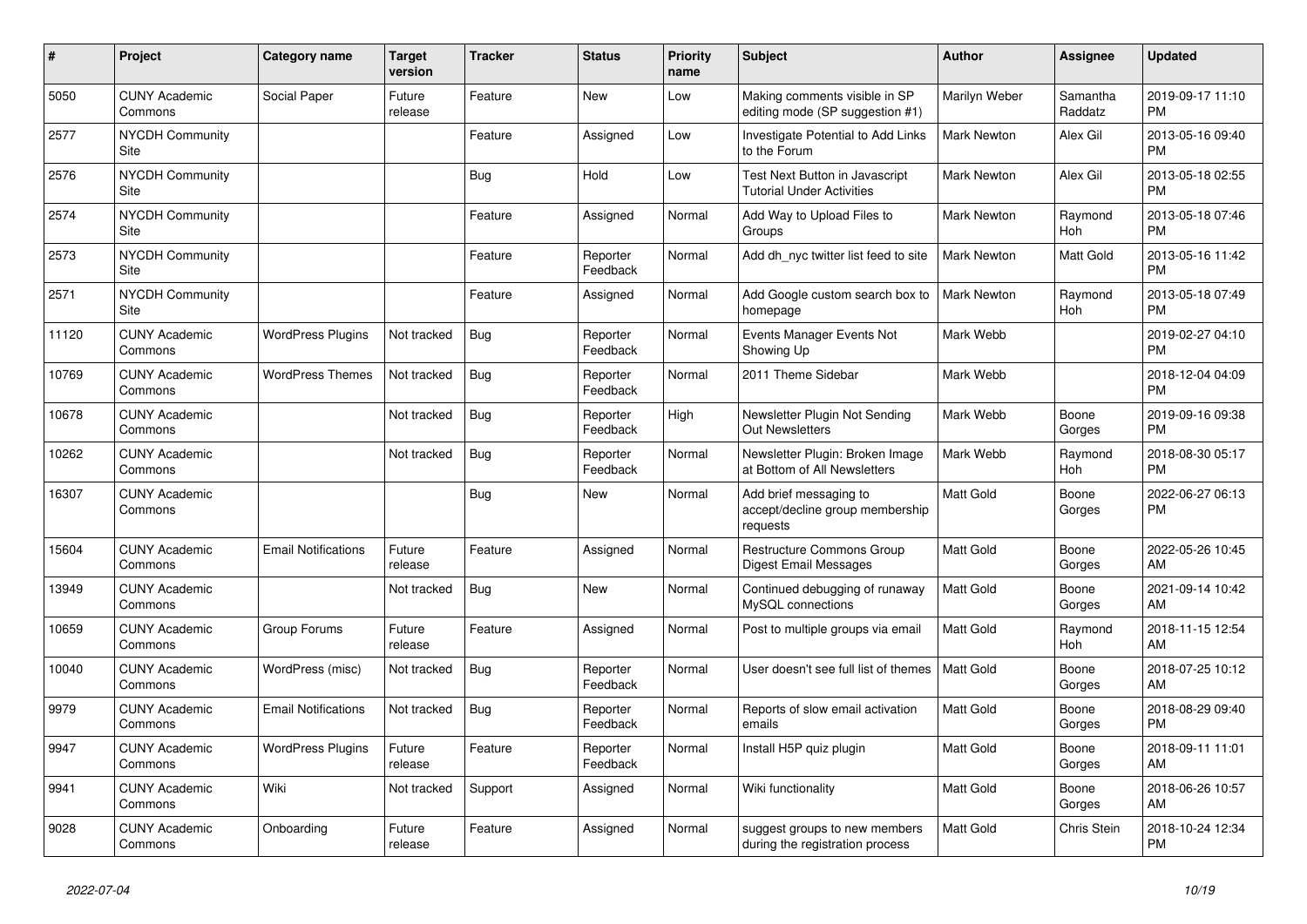| $\pmb{\#}$ | <b>Project</b>                  | Category name             | <b>Target</b><br>version | <b>Tracker</b> | <b>Status</b>        | <b>Priority</b><br>name | <b>Subject</b>                                                                        | <b>Author</b>    | Assignee           | <b>Updated</b>                |
|------------|---------------------------------|---------------------------|--------------------------|----------------|----------------------|-------------------------|---------------------------------------------------------------------------------------|------------------|--------------------|-------------------------------|
| 9015       | <b>CUNY Academic</b><br>Commons | Groups (misc)             | Not tracked              | Outreach       | Assigned             | Normal                  | Email group admins the email<br>addresses of their groups                             | <b>Matt Gold</b> | Matt Gold          | 2018-01-02 09:54<br>AM        |
| 8992       | <b>NYCDH Community</b><br>Site  |                           |                          | <b>Bug</b>     | Assigned             | Normal                  | Multiple RBE error reports                                                            | Matt Gold        | Raymond<br>Hoh     | 2017-12-11 05:43<br><b>PM</b> |
| 8991       | <b>CUNY Academic</b><br>Commons | Reply By Email            | Not tracked              | Bug            | Hold                 | Normal                  | RBE duplicate email message<br>issue                                                  | <b>Matt Gold</b> | Raymond<br>Hoh     | 2018-02-18 08:53<br><b>PM</b> |
| 8976       | <b>CUNY Academic</b><br>Commons | Reply By Email            | Not tracked              | Feature        | Assigned             | Normal                  | Package RBE new topics posting?                                                       | <b>Matt Gold</b> | Raymond<br>Hoh     | 2017-12-04 02:34<br><b>PM</b> |
| 8902       | <b>CUNY Academic</b><br>Commons | Design                    | Not tracked              | Feature        | Assigned             | Normal                  | Report back on research on<br><b>BuddyPress themes</b>                                | Matt Gold        | Michael Smith      | 2017-11-10 12:31<br><b>PM</b> |
| 8901       | <b>CUNY Academic</b><br>Commons | Accessibility             | Future<br>release        | Feature        | Assigned             | Normal                  | Theme analysis for accessibility                                                      | Matt Gold        | Boone<br>Gorges    | 2022-04-26 11:59<br>AM        |
| 8900       | <b>CUNY Academic</b><br>Commons | Accessibility             | Future<br>release        | Feature        | Assigned             | Normal                  | Look into tools to enforce<br>accessibility in WP environment                         | <b>Matt Gold</b> | Boone<br>Gorges    | 2022-04-26 11:59<br>AM        |
| 8898       | <b>CUNY Academic</b><br>Commons | Social Paper              | Not tracked              | Feature        | Assigned             | Normal                  | Usage data on docs and social<br>paper                                                | <b>Matt Gold</b> | Matt Gold          | 2017-11-16 11:32<br>AM        |
| 8837       | <b>CUNY Academic</b><br>Commons |                           | Not tracked              | Feature        | Assigned             | Normal                  | Create a form to request info from<br>people requesting premium<br>themes and plugins | <b>Matt Gold</b> | Marilyn<br>Weber   | 2017-11-14 03:35<br><b>PM</b> |
| 8836       | <b>CUNY Academic</b><br>Commons | <b>Blogs (BuddyPress)</b> | Future<br>release        | Feature        | Assigned             | Normal                  | Redesign site launch process                                                          | <b>Matt Gold</b> | Boone<br>Gorges    | 2019-10-03 02:49<br><b>PM</b> |
| 8756       | <b>CUNY Academic</b><br>Commons | Group Blogs               | Future<br>release        | Feature        | Hold                 | Normal                  | Connect multiple blogs to one<br>group?                                               | Matt Gold        | Boone<br>Gorges    | 2017-09-30 10:42<br>AM        |
| 8666       | <b>CUNY Academic</b><br>Commons | Teaching                  | Not tracked              | Documentation  | Assigned             | Normal                  | Create Teaching on the Commons<br>Resource Page                                       | Matt Gold        | Laurie Hurson      | 2019-09-23 03:16<br><b>PM</b> |
| 7115       | <b>CUNY Academic</b><br>Commons | Groups (misc)             | Future<br>release        | Feature        | Reporter<br>Feedback | Normal                  | make licensing info clear during<br>group creation                                    | <b>Matt Gold</b> | Raymond<br>Hoh     | 2020-12-08 11:32<br>AM        |
| 6995       | <b>CUNY Academic</b><br>Commons | Home Page                 | Not tracked              | Bug            | Assigned             | Normal                  | member filter on homepage not<br>working                                              | Matt Gold        | Raymond<br>Hoh     | 2016-12-11 09:46<br><b>PM</b> |
| 6671       | <b>CUNY Academic</b><br>Commons | Reply By Email            | Not tracked              | <b>Bug</b>     | Assigned             | Normal                  | "Post too often" RBE error<br>message                                                 | Matt Gold        | Raymond<br>Hoh     | 2016-11-11 09:55<br>AM        |
| 6426       | <b>CUNY Academic</b><br>Commons | Spam/Spam<br>Prevention   | Future<br>release        | Feature        | Assigned             | Normal                  | Force captcha on all comments?                                                        | <b>Matt Gold</b> | <b>Tahir Butt</b>  | 2016-10-24 02:06<br><b>PM</b> |
| 6298       | <b>CUNY Academic</b><br>Commons | User Experience           | Not tracked              | Design/UX      | Assigned             | Normal                  | Examine data from survey                                                              | <b>Matt Gold</b> | Margaret<br>Galvan | 2016-10-14 12:16<br><b>PM</b> |
| 6115       | <b>CUNY Academic</b><br>Commons | Publicity                 | Not tracked              | Feature        | Assigned             | Normal                  | create digital signage for GC                                                         | Matt Gold        | scott voth         | 2016-10-11 10:09<br><b>PM</b> |
| 6014       | <b>CUNY Academic</b><br>Commons | Publicity                 | Future<br>release        | Publicity      | Reporter<br>Feedback | Normal                  | Google search listing                                                                 | <b>Matt Gold</b> | Boone<br>Gorges    | 2016-09-21 03:48<br><b>PM</b> |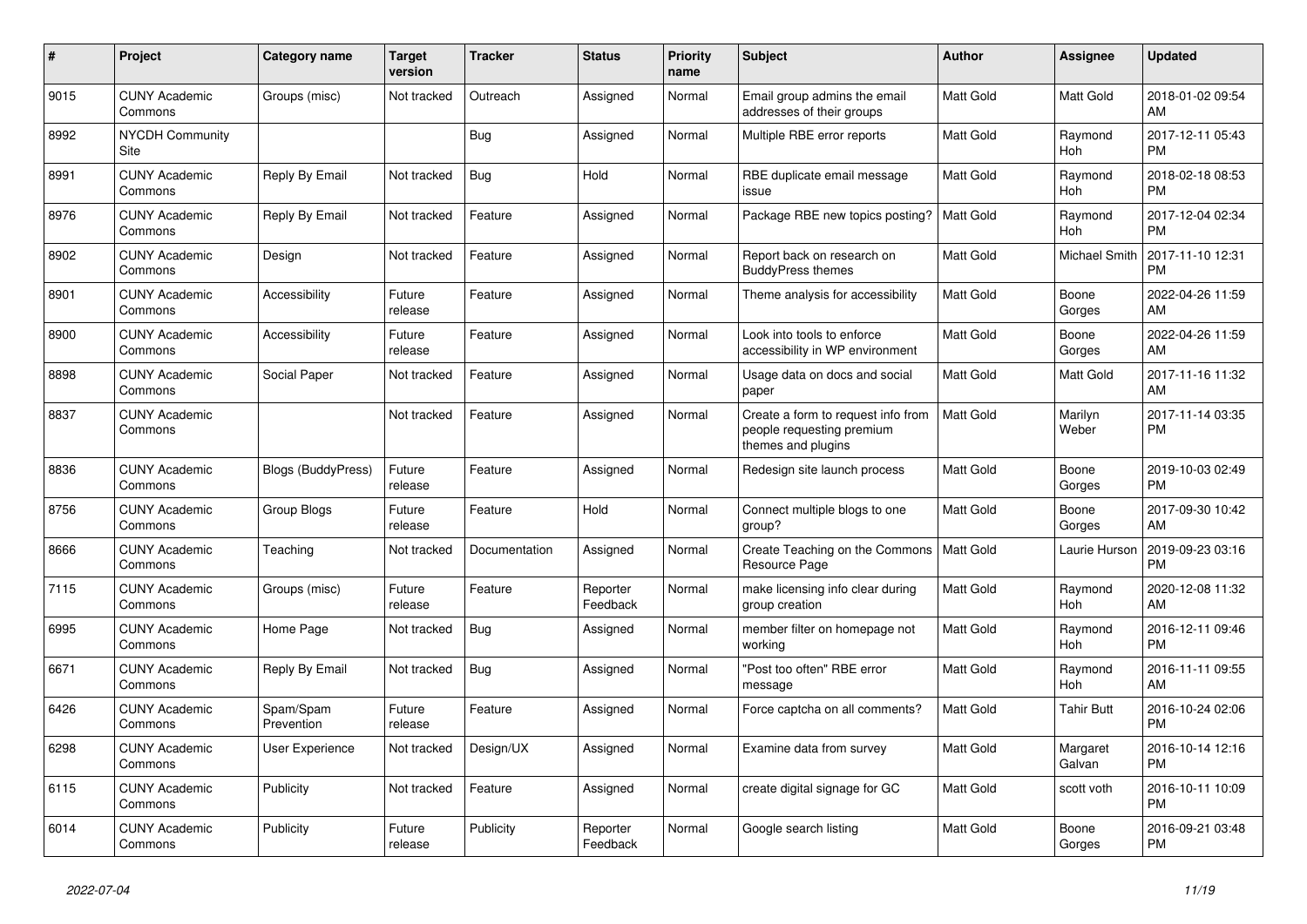| $\#$ | Project                         | <b>Category name</b>      | <b>Target</b><br>version | <b>Tracker</b> | <b>Status</b> | <b>Priority</b><br>name | <b>Subject</b>                                                      | <b>Author</b>    | Assignee            | <b>Updated</b>                |
|------|---------------------------------|---------------------------|--------------------------|----------------|---------------|-------------------------|---------------------------------------------------------------------|------------------|---------------------|-------------------------------|
| 5955 | <b>CUNY Academic</b><br>Commons | Outreach                  | Future<br>release        | Feature        | Assigned      | Normal                  | Create auto-newsletter for<br>commons members                       | <b>Matt Gold</b> | Luke Waltzer        | 2016-08-30 10:34<br>AM        |
| 5696 | <b>CUNY Academic</b><br>Commons | Events                    | Future<br>release        | Feature        | Assigned      | Normal                  | Events Calendar - display options<br>calendar aggregation /         | <b>Matt Gold</b> | Boone<br>Gorges     | 2016-10-13 11:44<br>AM        |
| 5691 | <b>CUNY Academic</b><br>Commons | <b>Blogs (BuddyPress)</b> | Future<br>release        | Bug            | Assigned      | High                    | Differing numbers on Sites display                                  | <b>Matt Gold</b> | Raymond<br>Hoh      | 2016-06-13 01:37<br><b>PM</b> |
| 5581 | <b>CUNY Academic</b><br>Commons | Analytics                 | Future<br>release        | Feature        | Assigned      | Normal                  | Explore alternatives to Google<br>Analytics                         | Matt Gold        | Valerie<br>Townsend | 2020-04-17 03:12<br><b>PM</b> |
| 5316 | <b>CUNY Academic</b><br>Commons | <b>User Experience</b>    | Future<br>release        | Feature        | Assigned      | Normal                  | Prompt user email address<br>updates                                | <b>Matt Gold</b> | Stephen Real        | 2016-12-21 03:30<br><b>PM</b> |
| 5016 | <b>CUNY Academic</b><br>Commons | Events                    | Future<br>release        | Feature        | Assigned      | Low                     | Allow comments to be posted on<br>events                            | <b>Matt Gold</b> | Raymond<br>Hoh      | 2019-03-01 02:23<br><b>PM</b> |
| 4986 | <b>CUNY Academic</b><br>Commons | ZenDesk                   | Not tracked              | Support        | Assigned      | Normal                  | Prepare documentation for<br>Zendesk re web widget                  | Matt Gold        | Samantha<br>Raddatz | 2016-02-25 03:09<br><b>PM</b> |
| 4980 | <b>CUNY Academic</b><br>Commons | Home Page                 | Future<br>release        | Feature        | Assigned      | Normal                  | CAC Featured Content -- Adding<br>Randomization                     | Matt Gold        | Boone<br>Gorges     | 2016-12-12 03:01<br><b>PM</b> |
| 4903 | <b>CUNY Academic</b><br>Commons | Events                    | Future<br>release        | Design/UX      | Assigned      | Normal                  | Improving visual appearance of<br>event calendars                   | <b>Matt Gold</b> | Boone<br>Gorges     | 2016-10-13 11:51<br>AM        |
| 4661 | <b>CUNY Academic</b><br>Commons | User Experience           | Future<br>release        | Bug            | Assigned      | Normal                  | <b>Simplify Events text</b>                                         | Matt Gold        | Samantha<br>Raddatz | 2015-10-02 09:06<br><b>PM</b> |
| 4404 | <b>CUNY Academic</b><br>Commons | <b>Public Portfolio</b>   | Future<br>release        | Design/UX      | Assigned      | Normal                  | Change color of permissions info<br>on portfolio editing interface  | Matt Gold        | Samantha<br>Raddatz | 2015-08-11 05:28<br><b>PM</b> |
| 4238 | <b>CUNY Academic</b><br>Commons | Events                    | Future<br>release        | Feature        | Assigned      | Normal                  | Copy Events to Other Groups?                                        | Matt Gold        | Boone<br>Gorges     | 2015-07-02 10:08<br>AM        |
| 4235 | <b>CUNY Academic</b><br>Commons |                           | Not tracked              | Design/UX      | Assigned      | Normal                  | Explore user experience around<br>comments on forum topics vs docs  | <b>Matt Gold</b> | Samantha<br>Raddatz | 2015-07-21 10:23<br>AM        |
| 4070 | <b>CUNY Academic</b><br>Commons | Analytics                 | Not tracked              | Support        | Assigned      | Normal                  | Request for JITP site analytics                                     | Matt Gold        | Seth Persons        | 2016-02-23 03:09<br><b>PM</b> |
| 4053 | <b>CUNY Academic</b><br>Commons | Events                    | Future<br>release        | Feature        | Assigned      | Normal                  | Create new tab for past events                                      | Matt Gold        | Boone<br>Gorges     | 2015-05-12 02:10<br><b>PM</b> |
| 4027 | <b>CUNY Academic</b><br>Commons | Commons In A Box          | Not tracked              | Design/UX      | Assigned      | Normal                  | Usability review of CBOX update<br>procedures                       | <b>Matt Gold</b> | Samantha<br>Raddatz | 2015-05-11 06:36<br><b>PM</b> |
| 3770 | <b>CUNY Academic</b><br>Commons | Public Portfolio          | Future<br>release        | Feature        | Assigned      | Normal                  | Improve Layout/Formatting of<br>Positions Area on Public Portfolios | Matt Gold        | <b>Chris Stein</b>  | 2015-04-01 09:17<br><b>PM</b> |
| 3768 | <b>CUNY Academic</b><br>Commons | Public Portfolio          | Future<br>release        | Feature        | Assigned      | Normal                  | Institutions/Past positions on<br>public portfolios                 | Matt Gold        | Boone<br>Gorges     | 2018-04-23 10:44<br>AM        |
| 3759 | <b>CUNY Academic</b><br>Commons | WordPress (misc)          | Future<br>release        | Feature        | Assigned      | Normal                  | Review Interface for Adding Users<br>to Blogs                       | <b>Matt Gold</b> | Boone<br>Gorges     | 2015-03-24 05:52<br><b>PM</b> |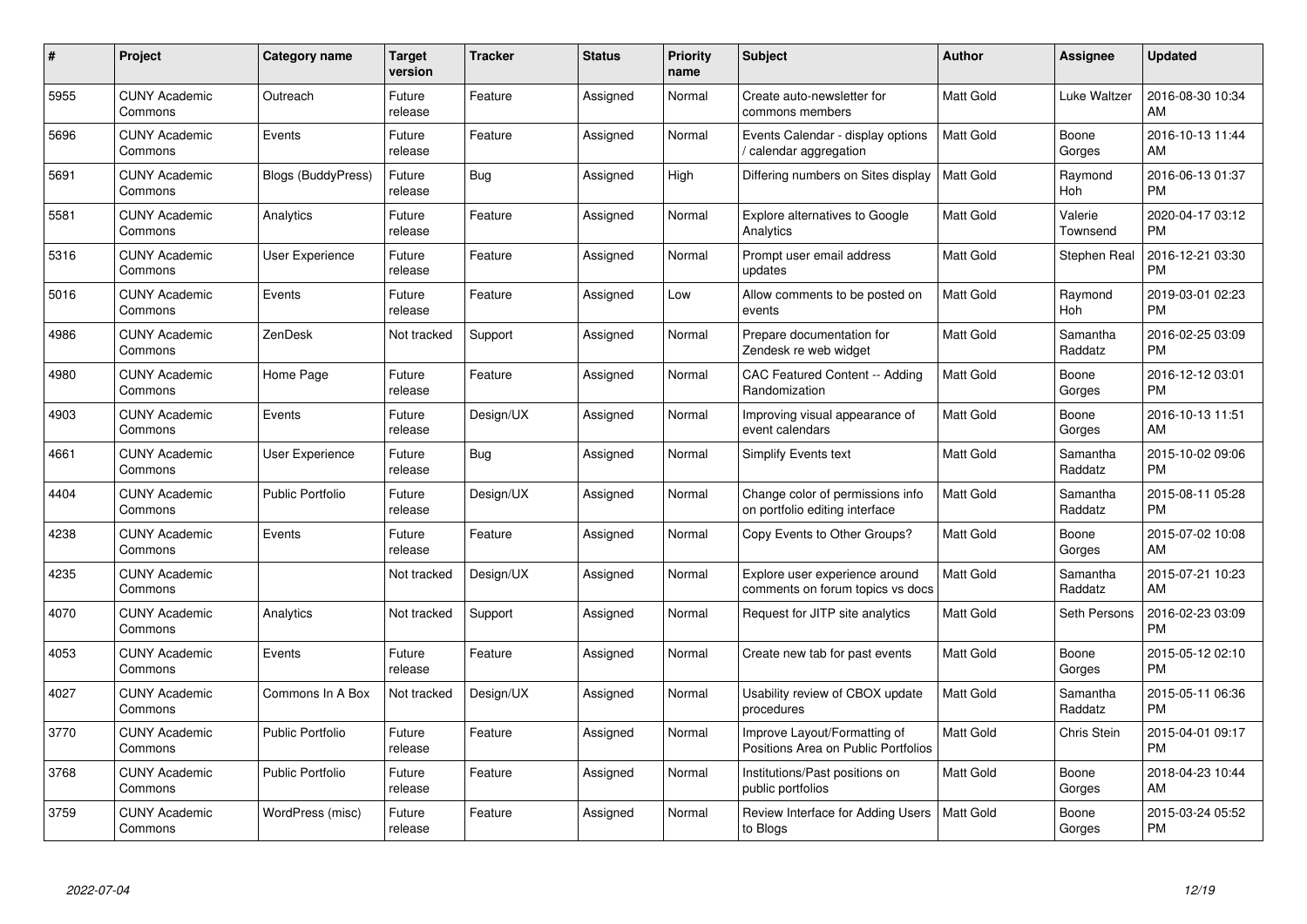| $\#$ | Project                         | <b>Category name</b>     | <b>Target</b><br>version | <b>Tracker</b> | <b>Status</b>       | <b>Priority</b><br>name | <b>Subject</b>                                                                | <b>Author</b>    | <b>Assignee</b>       | <b>Updated</b>                |
|------|---------------------------------|--------------------------|--------------------------|----------------|---------------------|-------------------------|-------------------------------------------------------------------------------|------------------|-----------------------|-------------------------------|
| 3662 | <b>CUNY Academic</b><br>Commons | <b>SEO</b>               | Future<br>release        | Feature        | Assigned            | Normal                  | Duplicate Content/SEO/Google<br>issues                                        | Matt Gold        | Raymond<br>Hoh        | 2015-04-13 04:37<br><b>PM</b> |
| 3657 | <b>CUNY Academic</b><br>Commons | WordPress (misc)         | Not tracked              | Feature        | New                 | Normal                  | Create alert for GC email<br>addresses                                        | Matt Gold        | Matt Gold             | 2016-04-14 11:29<br><b>PM</b> |
| 3577 | <b>CUNY Academic</b><br>Commons | My Commons               | Future<br>release        | Design/UX      | Assigned            | Normal                  | Replies to items in My Commons                                                | <b>Matt Gold</b> | Raymond<br><b>Hoh</b> | 2015-04-09 05:19<br><b>PM</b> |
| 3536 | <b>CUNY Academic</b><br>Commons | My Commons               | Future<br>release        | Feature        | Assigned            | Normal                  | Infinite Scroll on My Commons<br>page                                         | Matt Gold        | Raymond<br>Hoh        | 2015-04-13 04:42<br><b>PM</b> |
| 3524 | <b>CUNY Academic</b><br>Commons | Documentation            | Not tracked              | Documentation  | Assigned            | Normal                  | Post describing all you can do<br>when starting up a new blog/group           | Matt Gold        | scott voth            | 2014-10-04 12:56<br><b>PM</b> |
| 3517 | <b>CUNY Academic</b><br>Commons | My Commons               | Future<br>release        | Feature        | Assigned            | Normal                  | Mute/Unmute My Commons<br>updates                                             | <b>Matt Gold</b> | Raymond<br>Hoh        | 2015-11-09 01:19<br><b>PM</b> |
| 3419 | <b>CUNY Academic</b><br>Commons | Group Invitations        | 1.6.14                   | Bug            | Testing<br>Required | Normal                  | Neatening the display of<br>messages on group requests                        | <b>Matt Gold</b> | Boone<br>Gorges       | 2014-09-01 09:29<br><b>PM</b> |
| 3369 | <b>CUNY Academic</b><br>Commons | Reply By Email           | Not tracked              | Outreach       | Hold                | Normal                  | Release reply by email to WP<br>plugin directory                              | <b>Matt Gold</b> | Raymond<br>Hoh        | 2016-03-01 12:46<br><b>PM</b> |
| 3354 | <b>CUNY Academic</b><br>Commons | <b>Group Files</b>       | Future<br>release        | Feature        | Assigned            | Low                     | Allow Group Download of Multiple<br><b>Selected Files</b>                     | Matt Gold        | Chris Stein           | 2014-08-01 08:50<br>AM        |
| 3308 | <b>CUNY Academic</b><br>Commons | Group Invitations        | Future<br>release        | Feature        | Assigned            | Normal                  | Allow members to rescind group<br>invitations                                 | <b>Matt Gold</b> | Boone<br>Gorges       | 2015-04-01 08:53<br><b>PM</b> |
| 3220 | <b>CUNY Academic</b><br>Commons | <b>Public Portfolio</b>  | Future<br>release        | Feature        | Assigned            | Normal                  | Add indent/outdent option to<br>Formatting Buttons on Profile<br>Page         | <b>Matt Gold</b> | Boone<br>Gorges       | 2014-05-21 10:39<br><b>PM</b> |
| 3090 | <b>CUNY Academic</b><br>Commons | Twitter page             | Future<br>release        | Feature        | Assigned            | Normal                  | Prevent Retweets from showing<br>up on Commons twitter page                   | <b>Matt Gold</b> | Tahir Butt            | 2016-10-24 11:31<br>AM        |
| 3080 | <b>CUNY Academic</b><br>Commons | <b>Group Files</b>       | Future<br>release        | Feature        | Assigned            | Low                     | Create a system to keep track of<br>file changes                              | Matt Gold        | Boone<br>Gorges       | 2014-02-26 10:04<br><b>PM</b> |
| 3042 | <b>CUNY Academic</b><br>Commons | <b>Public Portfolio</b>  | Future<br>release        | Feature        | Assigned            | Normal                  | Browsing member interests                                                     | Matt Gold        | Boone<br>Gorges       | 2015-03-21 09:04<br><b>PM</b> |
| 2618 | <b>NYCDH Community</b><br>Site  |                          |                          | Bug            | Assigned            | Low                     | Mark blogs as spam when created   Matt Gold<br>by users marked as spam        |                  | Boone<br>Gorges       | 2013-06-09 11:38<br><b>PM</b> |
| 2523 | <b>CUNY Academic</b><br>Commons | <b>BuddyPress Docs</b>   | Future<br>release        | Feature        | Assigned            | Normal                  | Allow Users to Upload Images to<br><b>BP</b> Docs                             | Matt Gold        | Boone<br>Gorges       | 2015-11-09 06:14<br><b>PM</b> |
| 2223 | <b>CUNY Academic</b><br>Commons | <b>WordPress Plugins</b> | Future<br>release        | Feature        | Assigned            | Low                     | Add Participad to the CUNY<br><b>Academic Commons</b>                         | <b>Matt Gold</b> | Boone<br>Gorges       | 2014-09-17 10:03<br><b>PM</b> |
| 2013 | <b>CUNY Academic</b><br>Commons | <b>Public Portfolio</b>  | Future<br>release        | Feature        | Assigned            | Low                     | Have Profile Privacy Options show   Matt Gold<br>up only for filled-in fields |                  | Boone<br>Gorges       | 2015-11-09 06:09<br><b>PM</b> |
| 1562 | <b>CUNY Academic</b><br>Commons | <b>WordPress Plugins</b> | Future<br>release        | Feature        | Assigned            | Low                     | Play with NYT Collaborative<br>Authoring Tool                                 | Matt Gold        | Boone<br>Gorges       | 2015-01-05 08:47<br><b>PM</b> |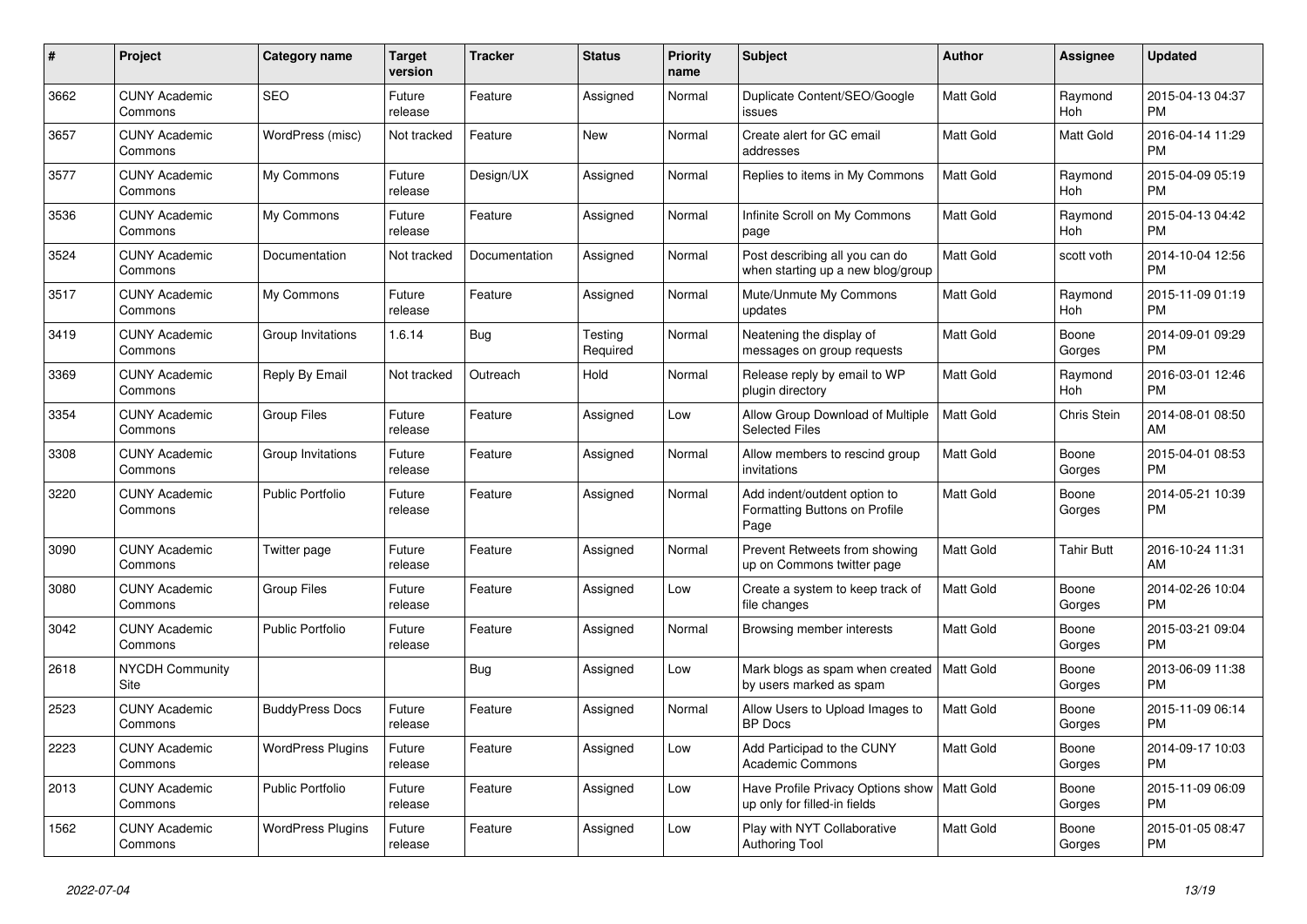| #    | Project                         | <b>Category name</b>     | <b>Target</b><br>version | <b>Tracker</b> | <b>Status</b>        | <b>Priority</b><br>name | <b>Subject</b>                                                                            | <b>Author</b>    | <b>Assignee</b>     | <b>Updated</b>                |
|------|---------------------------------|--------------------------|--------------------------|----------------|----------------------|-------------------------|-------------------------------------------------------------------------------------------|------------------|---------------------|-------------------------------|
| 1544 | <b>CUNY Academic</b><br>Commons | Groups (misc)            | Future<br>release        | Feature        | Reporter<br>Feedback | Normal                  | Group Filtering and Sorting                                                               | <b>Matt Gold</b> | Chris Stein         | 2019-03-01 02:25<br><b>PM</b> |
| 1456 | <b>CUNY Academic</b><br>Commons | Group Invitations        | Future<br>release        | Feature        | Reporter<br>Feedback | Low                     | Invite to Group Button from Profile<br>Field                                              | Matt Gold        | Samantha<br>Raddatz | 2015-11-09 05:59<br><b>PM</b> |
| 1192 | <b>CUNY Academic</b><br>Commons | <b>Group Files</b>       | Future<br>release        | Feature        | Assigned             | Low                     | When posting group files, allow<br>users to add a category without<br>saving              | <b>Matt Gold</b> | Raymond<br>Hoh      | 2015-11-09 05:53<br><b>PM</b> |
| 1105 | <b>CUNY Academic</b><br>Commons | WordPress (misc)         | Future<br>release        | Feature        | Assigned             | Normal                  | Rephrase Blog Privacy Options                                                             | <b>Matt Gold</b> | Samantha<br>Raddatz | 2015-11-09 06:19<br><b>PM</b> |
| 940  | <b>CUNY Academic</b><br>Commons | Redmine                  | Future<br>release        | Feature        | Assigned             | Low                     | Communication with users after<br>releases                                                | Matt Gold        | Dominic<br>Giglio   | 2012-09-09 04:36<br><b>PM</b> |
| 658  | <b>CUNY Academic</b><br>Commons | <b>WordPress Plugins</b> | Future<br>release        | Feature        | Assigned             | Normal                  | Rebulid Sitewide Tag Suggestion                                                           | <b>Matt Gold</b> | Boone<br>Gorges     | 2015-01-05 08:47<br><b>PM</b> |
| 653  | <b>CUNY Academic</b><br>Commons | Group Blogs              | Future<br>release        | Feature        | Assigned             | Normal                  | Redesign Integration of Groups<br>and Blogs                                               | Matt Gold        | Samantha<br>Raddatz | 2015-11-09 05:40<br><b>PM</b> |
| 636  | <b>CUNY Academic</b><br>Commons | WordPress (misc)         | Not tracked              | Support        | Assigned             | Normal                  | Create Lynda.com-like Table of<br><b>Contents for Prospective Tutorial</b><br>Screencasts | <b>Matt Gold</b> | scott voth          | 2016-02-23 03:12<br><b>PM</b> |
| 635  | <b>CUNY Academic</b><br>Commons | BuddyPress (misc)        | Future<br>release        | Feature        | Assigned             | Normal                  | Big Blue Button -<br>Videoconferencing in Groups and<br><b>Blogs</b>                      | <b>Matt Gold</b> | Boone<br>Gorges     | 2011-03-14 03:24<br><b>PM</b> |
| 599  | <b>CUNY Academic</b><br>Commons | BuddyPress (misc)        | Future<br>release        | Feature        | Assigned             | Normal                  | Consider adding rating plugins for<br><b>BuddyPress/BBPress</b>                           | <b>Matt Gold</b> | Boone<br>Gorges     | 2011-08-22 06:50<br><b>PM</b> |
| 554  | <b>CUNY Academic</b><br>Commons | BuddyPress (misc)        | Future<br>release        | Feature        | Assigned             | Normal                  | Add Trackback notifications to<br>site-wide activity feed                                 | <b>Matt Gold</b> | Boone<br>Gorges     | 2015-11-09 06:19<br><b>PM</b> |
| 500  | <b>CUNY Academic</b><br>Commons | BuddyPress (misc)        | Future<br>release        | Feature        | Assigned             | Normal                  | <b>Export Group Data</b>                                                                  | <b>Matt Gold</b> | Boone<br>Gorges     | 2010-12-19 12:09<br><b>PM</b> |
| 497  | <b>CUNY Academic</b><br>Commons | <b>WordPress Plugins</b> | Future<br>release        | Feature        | Assigned             | Normal                  | Drag and Drop Ordering on<br>Gallery Post Plugin                                          | <b>Matt Gold</b> | Ron Rennick         | 2015-11-09 06:18<br><b>PM</b> |
| 435  | <b>CUNY Academic</b><br>Commons | BuddyPress (misc)        | Future<br>release        | Feature        | Assigned             | Normal                  | Include Avatar Images in Forum<br><b>Post Notification Emails</b>                         | <b>Matt Gold</b> | Boone<br>Gorges     | 2010-12-08 12:40<br><b>PM</b> |
| 412  | <b>CUNY Academic</b><br>Commons | <b>WordPress Themes</b>  | Future<br>release        | Feature        | Assigned             | Normal                  | <b>Featured Themes</b>                                                                    | <b>Matt Gold</b> | Dominic<br>Giglio   | 2015-01-05 08:44<br><b>PM</b> |
| 377  | <b>CUNY Academic</b><br>Commons | BuddyPress (misc)        | Future<br>release        | Feature        | Assigned             | Normal                  | Like buttons                                                                              | <b>Matt Gold</b> | Boone<br>Gorges     | 2010-11-16 05:13<br><b>PM</b> |
| 370  | <b>CUNY Academic</b><br>Commons | Registration             | Future<br>release        | Feature        | Assigned             | High                    | <b>Guest Accounts</b>                                                                     | Matt Gold        | Matt Gold           | 2015-04-09 09:33<br><b>PM</b> |
| 365  | <b>CUNY Academic</b><br>Commons | WordPress (misc)         | Future<br>release        | Feature        | Assigned             | Normal                  | <b>Create Mouseover Tooltips</b><br>throughout Site                                       | <b>Matt Gold</b> | Chris Stein         | 2015-11-09 06:18<br><b>PM</b> |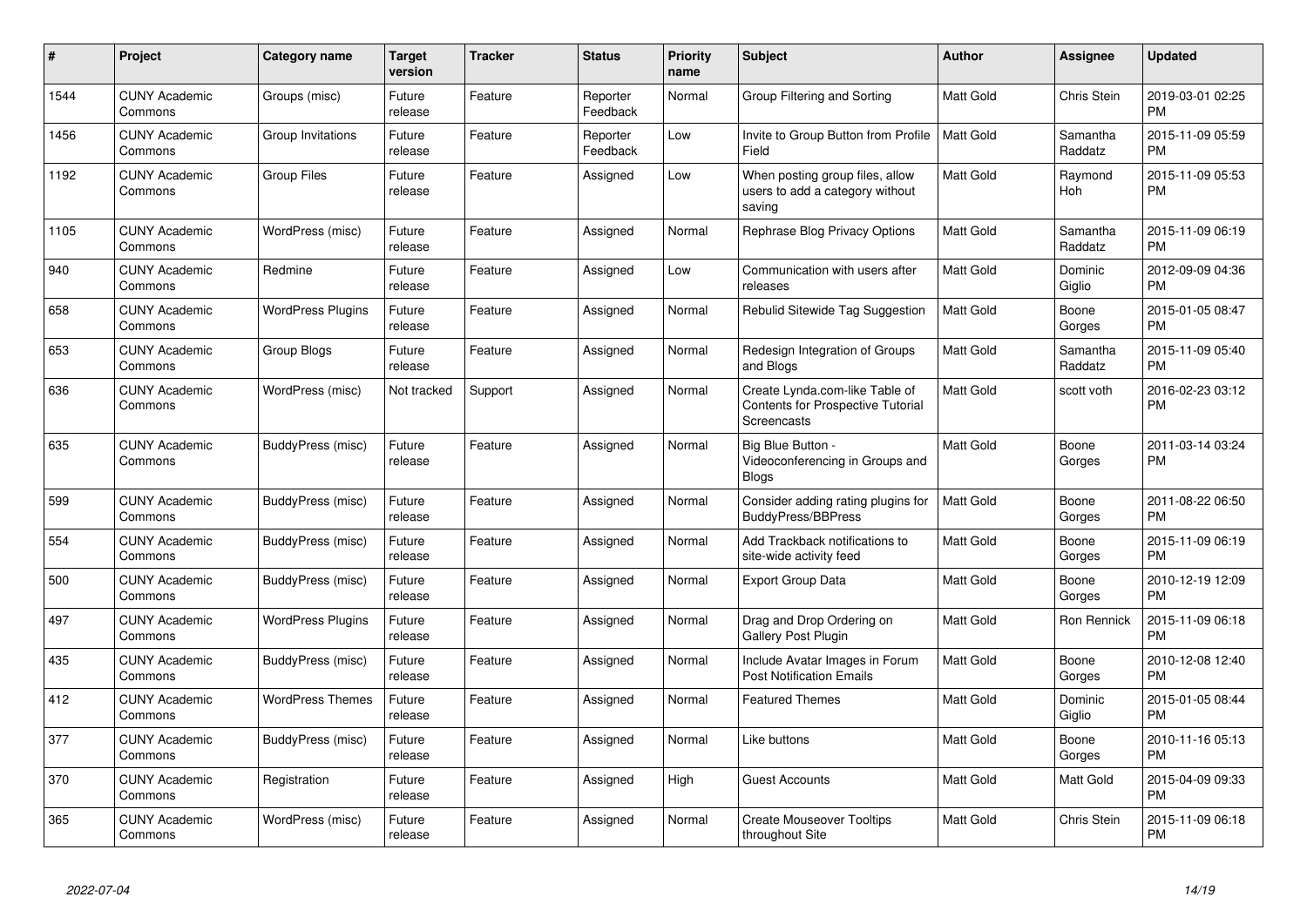| #    | Project                         | <b>Category name</b>       | <b>Target</b><br>version | <b>Tracker</b> | <b>Status</b> | <b>Priority</b><br>name | <b>Subject</b>                                                                                                                               | <b>Author</b>          | <b>Assignee</b>     | <b>Updated</b>                |
|------|---------------------------------|----------------------------|--------------------------|----------------|---------------|-------------------------|----------------------------------------------------------------------------------------------------------------------------------------------|------------------------|---------------------|-------------------------------|
| 364  | <b>CUNY Academic</b><br>Commons | <b>WordPress Plugins</b>   | Future<br>release        | Feature        | <b>New</b>    | Normal                  | <b>Bulletin Board</b>                                                                                                                        | <b>Matt Gold</b>       |                     | 2015-01-05 08:50<br><b>PM</b> |
| 333  | <b>CUNY Academic</b><br>Commons | <b>Email Notifications</b> | Future<br>release        | Feature        | Assigned      | Low                     | Delay Forum Notification Email<br>Delivery Until After Editing Period<br>Ends                                                                | <b>Matt Gold</b>       | Raymond<br>Hoh      | 2015-11-09 06:01<br><b>PM</b> |
| 310  | <b>CUNY Academic</b><br>Commons | BuddyPress (misc)          | Future<br>release        | Feature        | Assigned      | Low                     | <b>Friend Request Email</b>                                                                                                                  | <b>Matt Gold</b>       | Samantha<br>Raddatz | 2015-11-09 05:08<br><b>PM</b> |
| 287  | <b>CUNY Academic</b><br>Commons | WordPress (misc)           | Future<br>release        | Feature        | Assigned      | Normal                  | Create troubleshooting tool for<br>account sign-up                                                                                           | <b>Matt Gold</b>       | Boone<br>Gorges     | 2015-11-09 06:17<br><b>PM</b> |
| 481  | <b>CUNY Academic</b><br>Commons | Groups (misc)              | Future<br>release        | Feature        | Assigned      | Normal                  | ability to archive inactive groups<br>and blogs                                                                                              | Michael Mandiberg      | Samantha<br>Raddatz | 2015-11-09 05:56<br><b>PM</b> |
| 9908 | <b>CUNY Academic</b><br>Commons |                            | Not tracked              | Feature        | <b>New</b>    | Normal                  | Is it possible to send email<br>updates to users (or an email<br>address not on the list) for only a<br>single page AFTER being<br>prompted? | <b>Michael Shields</b> | scott voth          | 2018-06-11 01:34<br><b>PM</b> |
| 3458 | <b>CUNY Academic</b><br>Commons | Groups (misc)              | Future<br>release        | Feature        | Assigned      | Normal                  | Filter Members of Group by<br>Campus                                                                                                         | <b>Michael Smith</b>   | Samantha<br>Raddatz | 2014-09-26 08:32<br><b>PM</b> |
| 2167 | <b>CUNY Academic</b><br>Commons | WordPress (misc)           | Future<br>release        | Bug            | Assigned      | Normal                  | <b>CAC-Livestream Plugin Issues</b>                                                                                                          | <b>Michael Smith</b>   | Dominic<br>Giglio   | 2015-01-02 03:06<br><b>PM</b> |
| 3511 | <b>CUNY Academic</b><br>Commons | Publicity                  | 1.7                      | Publicity      | Assigned      | Normal                  | Social media for 1.7                                                                                                                         | Micki Kaufman          | Sarah<br>Morgano    | 2014-10-14 03:32<br><b>PM</b> |
| 3510 | <b>CUNY Academic</b><br>Commons | Publicity                  | 1.7                      | Publicity      | Assigned      | Normal                  | Post on the News Blog re: 'My<br>Commons'                                                                                                    | Micki Kaufman          | Sarah<br>Morgano    | 2014-10-15 11:18<br>AM        |
| 3509 | <b>CUNY Academic</b><br>Commons | Publicity                  | 1.7                      | Publicity      | <b>New</b>    | Normal                  | Create 1.7 digital signage imagery                                                                                                           | Micki Kaufman          | Marilyn<br>Weber    | 2014-10-01 12:40<br><b>PM</b> |
| 3506 | <b>CUNY Academic</b><br>Commons | Publicity                  | 1.7                      | Publicity      | New           | Normal                  | Prepare 1.7 email messaging                                                                                                                  | Micki Kaufman          | Micki<br>Kaufman    | 2014-10-01 12:36<br><b>PM</b> |
| 2754 | <b>CUNY Academic</b><br>Commons | Design                     | Future<br>release        | Feature        | Assigned      | Normal                  | Determine strategy for CAC logo<br>handling in top header                                                                                    | Micki Kaufman          | Chris Stein         | 2015-01-05 08:53<br><b>PM</b> |
| 2753 | <b>CUNY Academic</b><br>Commons | <b>Public Portfolio</b>    | Future<br>release        | Feature        | <b>New</b>    | Normal                  | Create actual actual tagification in<br>academic interests and other<br>fields                                                               | Micki Kaufman          | Boone<br>Gorges     | 2015-01-05 08:52<br><b>PM</b> |
| 3475 | <b>CUNY Academic</b><br>Commons | Events                     | Future<br>release        | Feature        | Assigned      | Normal                  | Request to add plugin to<br>streamline room<br>booking/appointment booking                                                                   | Naomi Barrettara       | Boone<br>Gorges     | 2014-12-01 05:14<br><b>PM</b> |
| 9346 | <b>CUNY Academic</b><br>Commons | WordPress (misc)           | Not tracked              | Bug            | <b>New</b>    | Normal                  | Clone cetls.bmcc.cuny.edu for<br>development                                                                                                 | Owen Roberts           | Raymond<br>Hoh      | 2018-03-06 05:35<br><b>PM</b> |
| 6665 | <b>CUNY Academic</b><br>Commons |                            | Not tracked              | Publicity      | <b>New</b>    | Normal                  | Dead Link in 1.10 announcement<br>post                                                                                                       | Paige Dupont           | <b>Stephen Real</b> | 2016-12-01 03:11<br><b>PM</b> |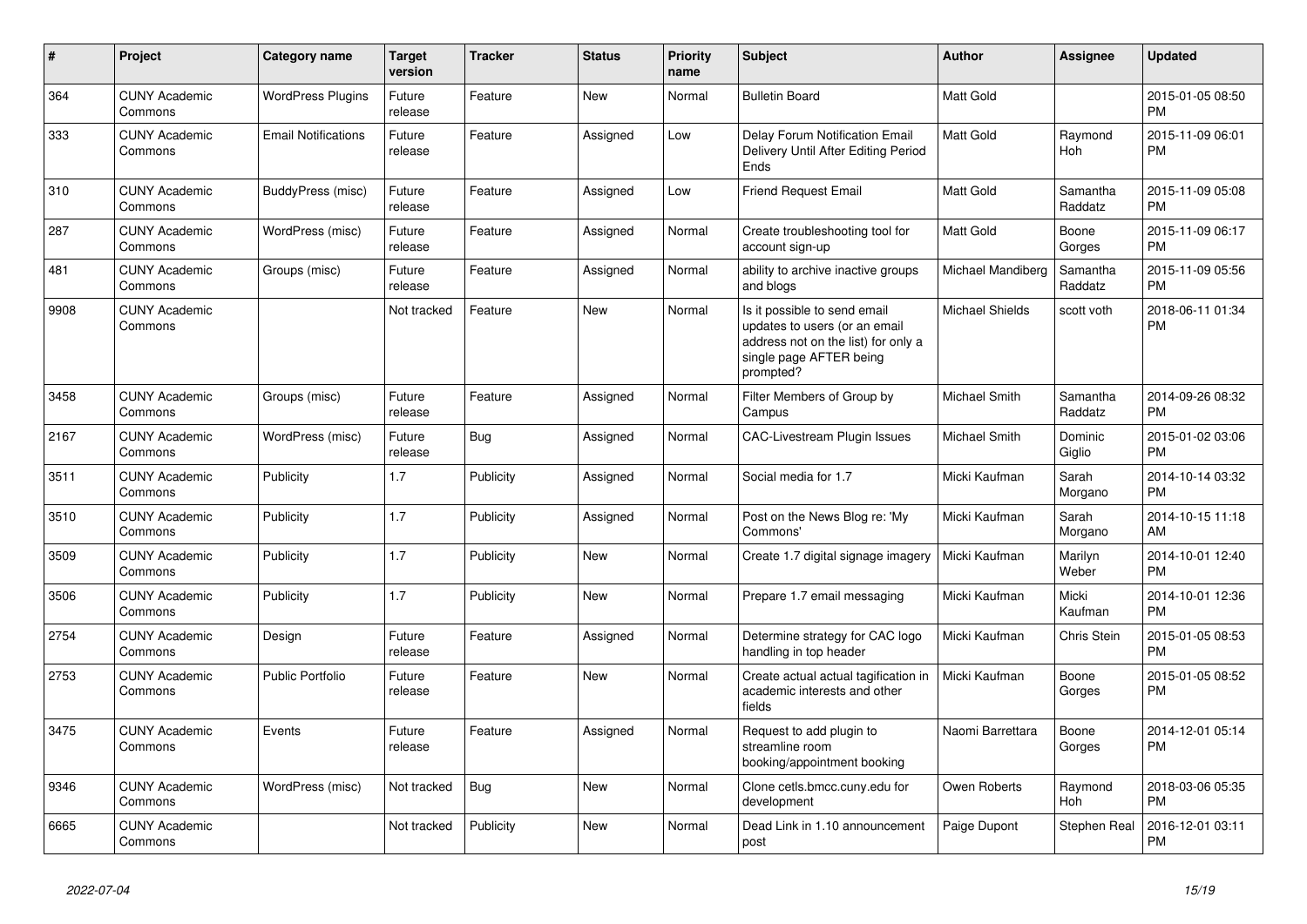| $\pmb{\sharp}$ | <b>Project</b>                  | Category name            | <b>Target</b><br>version | <b>Tracker</b> | <b>Status</b>        | <b>Priority</b><br>name | <b>Subject</b>                                                                                  | <b>Author</b>           | Assignee            | <b>Updated</b>                |
|----------------|---------------------------------|--------------------------|--------------------------|----------------|----------------------|-------------------------|-------------------------------------------------------------------------------------------------|-------------------------|---------------------|-------------------------------|
| 14483          | <b>CUNY Academic</b><br>Commons | WordPress - Media        | Not tracked              | <b>Bug</b>     | Reporter<br>Feedback | Normal                  | Wordpress PDF Embed Stopped<br>Working after JITP Media Clone                                   | Patrick DeDauw          | Boone<br>Gorges     | 2021-05-20 01:51<br><b>PM</b> |
| 11449          | <b>CUNY Academic</b><br>Commons | WordPress - Media        | Not tracked              | Support        | Reporter<br>Feedback | Normal                  | Cloning Media Library for JITP<br>from Staging to Production Site                               | Patrick DeDauw          | Boone<br>Gorges     | 2019-05-13 12:00<br><b>PM</b> |
| 8675           | <b>CUNY Academic</b><br>Commons | User Onboarding          | Future<br>release        | <b>Bug</b>     | Reporter<br>Feedback | Low                     | Add new User search screen calls<br>for the input of email address but<br>doesn't work with one | Paul Hebert             | Boone<br>Gorges     | 2017-10-11 11:17<br>AM        |
| 16314          | <b>CUNY Academic</b><br>Commons | <b>WordPress Plugins</b> |                          | Feature        | <b>New</b>           | Normal                  | Install Multicollab plug-in?                                                                    | Raffi<br>Khatchadourian |                     | 2022-06-29 03:44<br><b>PM</b> |
| 16294          | <b>CUNY Academic</b><br>Commons |                          |                          | Bug            | New                  | Urgent                  | CAC is down                                                                                     | Raffi<br>Khatchadourian |                     | 2022-06-27 02:00<br><b>PM</b> |
| 16290          | <b>CUNY Academic</b><br>Commons |                          |                          | Feature        | Reporter<br>Feedback | Normal                  | Add Table Of Contents Block<br>plug-in                                                          | Raffi<br>Khatchadourian |                     | 2022-06-24 10:26<br>AM        |
| 15516          | <b>CUNY Academic</b><br>Commons | <b>WordPress Plugins</b> |                          | <b>Bug</b>     | Reporter<br>Feedback | Normal                  | Can't publish or save draft of post<br>on wordpress.com                                         | Raffi<br>Khatchadourian | Raymond<br>Hoh      | 2022-03-02 05:52<br><b>PM</b> |
| 15242          | <b>CUNY Academic</b><br>Commons | Performance              | Not tracked              | Bug            | Reporter<br>Feedback | Normal                  | Slugist site                                                                                    | Raffi<br>Khatchadourian | Boone<br>Gorges     | 2022-02-07 11:14<br>AM        |
| 14792          | <b>CUNY Academic</b><br>Commons |                          |                          | Bug            | New                  | Normal                  | Inconsistent email notifications<br>from gravity forms                                          | Raffi<br>Khatchadourian |                     | 2021-10-04 01:50<br><b>PM</b> |
| 11077          | <b>CUNY Academic</b><br>Commons | Events                   | Not tracked              | Feature        | Reporter<br>Feedback | Normal                  | Show event category description<br>in event list view                                           | Raffi<br>Khatchadourian |                     | 2019-02-12 10:38<br><b>PM</b> |
| 9420           | <b>CUNY Academic</b><br>Commons | cuny.is                  | Not tracked              | Feature        | New                  | Normal                  | Request for http://cuny.is/streams                                                              | Raffi<br>Khatchadourian | Marilyn<br>Weber    | 2018-04-02 10:08<br>AM        |
| 8498           | <b>CUNY Academic</b><br>Commons | <b>WordPress Plugins</b> | Future<br>release        | Feature        | New                  | Low                     | <b>Gravity Forms Email Users</b>                                                                | Raffi<br>Khatchadourian | Matt Gold           | 2017-10-13 12:58<br><b>PM</b> |
| 5183           | <b>CUNY Academic</b><br>Commons | Social Paper             | Future<br>release        | Design/UX      | <b>New</b>           | Normal                  | Creating a new paper when<br>viewing an existing paper                                          | Raffi<br>Khatchadourian | Samantha<br>Raddatz | 2016-02-02 12:09<br><b>PM</b> |
| 5182           | <b>CUNY Academic</b><br>Commons | Social Paper             | Future<br>release        | Design/UX      | New                  | Normal                  | "Publishing" a private paper on<br>social paper?                                                | Raffi<br>Khatchadourian | Boone<br>Gorges     | 2016-10-13 04:12<br><b>PM</b> |
| 16319          | <b>CUNY Academic</b><br>Commons | <b>WordPress Plugins</b> | 2.0.3                    | Bug            | New                  | Normal                  | Request for Events Calendar Pro<br>5.14.2 update                                                | Raymond Hoh             | Raymond<br>Hoh      | 2022-07-01 04:16<br><b>PM</b> |
| 16255          | <b>CUNY Academic</b><br>Commons | WordPress (misc)         |                          | <b>Bug</b>     | <b>New</b>           | Normal                  | Need to define 'MULTISITE'<br>constant in wp-config.php                                         | Raymond Hoh             |                     | 2022-06-19 09:31<br>AM        |
| 16177          | <b>CUNY Academic</b><br>Commons | Reply By Email           |                          | Bug            | <b>New</b>           | Normal                  | Switch to Inbound mode for RBE                                                                  | Raymond Hoh             | Raymond<br>Hoh      | 2022-05-30 04:32<br><b>PM</b> |
| 14908          | <b>CUNY Academic</b><br>Commons | Performance              |                          | Bug            | New                  | Normal                  | Stale object cache on cdev                                                                      | Raymond Hoh             | Boone<br>Gorges     | 2021-12-07 09:45<br>AM        |
| 14496          | <b>CUNY Academic</b><br>Commons | Domain Mapping           | Future<br>release        | <b>Bug</b>     | <b>New</b>           | Normal                  | Mapped domain SSO uses<br>third-party cookies                                                   | Raymond Hoh             | Raymond<br>Hoh      | 2021-05-24 04:03<br><b>PM</b> |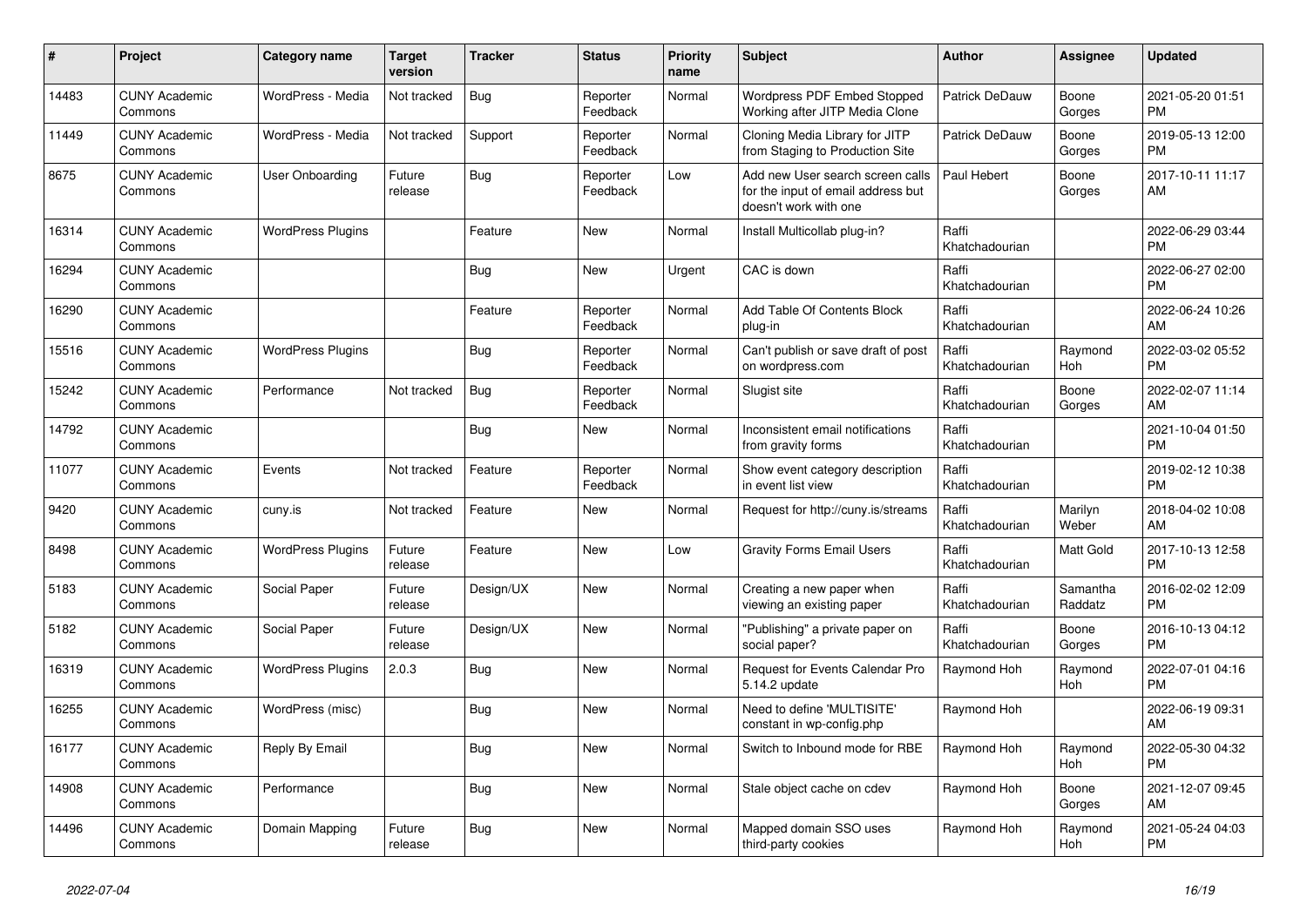| #     | <b>Project</b>                  | Category name            | Target<br>version | <b>Tracker</b> | <b>Status</b>        | <b>Priority</b><br>name | <b>Subject</b>                                                  | <b>Author</b>    | Assignee            | <b>Updated</b>                |
|-------|---------------------------------|--------------------------|-------------------|----------------|----------------------|-------------------------|-----------------------------------------------------------------|------------------|---------------------|-------------------------------|
| 11243 | <b>CUNY Academic</b><br>Commons | BuddyPress (misc)        | Future<br>release | <b>Bug</b>     | <b>New</b>           | Normal                  | Audit bp-custom.php                                             | Raymond Hoh      | Raymond<br>Hoh      | 2022-04-26 11:59<br>AM        |
| 3939  | <b>CUNY Academic</b><br>Commons | <b>WordPress Plugins</b> | Future<br>release | Bug            | Hold                 | Normal                  | Activity stream support for<br>Co-Authors Plus plugin           | Raymond Hoh      | Raymond<br>Hoh      | 2015-11-09 06:13<br><b>PM</b> |
| 3691  | <b>CUNY Academic</b><br>Commons | <b>WordPress Plugins</b> | Future<br>release | Bug            | <b>New</b>           | Normal                  | <b>WPMU Domain Mapping</b><br>Debugging on cdev                 | Raymond Hoh      | Matt Gold           | 2014-12-12 09:04<br><b>AM</b> |
| 14983 | <b>CUNY Academic</b><br>Commons | WordPress (misc)         | Not tracked       | Support        | Reporter<br>Feedback | Normal                  | "Read More" tag not working                                     | Rebecca Krisel   | Raymond<br>Hoh      | 2021-11-23 01:17<br><b>PM</b> |
| 58    | <b>CUNY Academic</b><br>Commons | BuddyPress (misc)        | Future<br>release | Feature        | Assigned             | Low                     | Make member search sortable by<br>last name                     | Roberta Brody    | Boone<br>Gorges     | 2010-08-26 02:38<br><b>PM</b> |
| 5298  | <b>CUNY Academic</b><br>Commons |                          | Not tracked       | Publicity      | <b>New</b>           | Normal                  | Survey Pop-Up Text                                              | Samantha Raddatz | Samantha<br>Raddatz | 2016-03-22 12:27<br><b>PM</b> |
| 4622  | <b>CUNY Academic</b><br>Commons | Public Portfolio         | Future<br>release | Design/UX      | New                  | Normal                  | <b>Profile Visibility Settings</b>                              | Samantha Raddatz | Samantha<br>Raddatz | 2015-09-21 12:18<br><b>PM</b> |
| 4592  | <b>CUNY Academic</b><br>Commons | Events                   | Future<br>release | Design/UX      | <b>New</b>           | Normal                  | Event Creation - Venue Dropdown<br>Slow                         | Samantha Raddatz | Boone<br>Gorges     | 2015-09-14 04:56<br><b>PM</b> |
| 4253  | <b>CUNY Academic</b><br>Commons | <b>Public Portfolio</b>  | Future<br>release | Design/UX      | <b>New</b>           | Normal                  | Encourage users to add portfolio<br>content                     | Samantha Raddatz | Samantha<br>Raddatz | 2015-07-07 11:32<br>AM        |
| 4226  | <b>CUNY Academic</b><br>Commons | <b>BuddyPress Docs</b>   | Future<br>release | Design/UX      | <b>New</b>           | Normal                  | Add option to connect a Doc with<br>a Group                     | Samantha Raddatz | Samantha<br>Raddatz | 2015-09-09 04:08<br><b>PM</b> |
| 4225  | <b>CUNY Academic</b><br>Commons | DiRT Integration         | Future<br>release | Design/UX      | New                  | Normal                  | Add information to DIRT page (in<br>Create a Group)             | Samantha Raddatz | Matt Gold           | 2015-06-26 03:14<br><b>PM</b> |
| 4222  | <b>CUNY Academic</b><br>Commons | <b>User Experience</b>   | Future<br>release | Design/UX      | <b>New</b>           | Normal                  | Add information to 'Delete<br>Account' page                     | Samantha Raddatz | scott voth          | 2015-06-26 11:35<br>AM        |
| 4221  | <b>CUNY Academic</b><br>Commons | Group Forums             | Future<br>release | Design/UX      | Assigned             | Normal                  | Add 'Number of Posts' display<br>option to Forum page           | Samantha Raddatz | Samantha<br>Raddatz | 2015-06-26 02:21<br><b>PM</b> |
| 5826  | <b>CUNY Academic</b><br>Commons | <b>WordPress Plugins</b> | Future<br>release | Support        | Reporter<br>Feedback | Normal                  | <b>Remove Subscription Options</b><br>plugin from directory     | Sarah Morgano    | Sarah<br>Morgano    | 2016-10-21 04:14<br>PM.       |
| 1888  | <b>CUNY Academic</b><br>Commons | Home Page                | Future<br>release | Feature        | Assigned             | Normal                  | Refactor BP MPO Activity Filter to<br>support proper pagination | Sarah Morgano    | Boone<br>Gorges     | 2014-05-01 07:11<br><b>PM</b> |
| 585   | <b>CUNY Academic</b><br>Commons | Group Forums             | Future<br>release | Feature        | Assigned             | Normal                  | Merge Forum Topics                                              | Sarah Morgano    | Boone<br>Gorges     | 2011-07-06 04:11<br><b>PM</b> |
| 16245 | <b>CUNY Academic</b><br>Commons | WordPress (misc)         |                   | Bug            | Reporter<br>Feedback | Normal                  | Save Button missing on<br>WordPress Profile page                | scott voth       | Raymond<br>Hoh      | 2022-06-16 03:09<br><b>PM</b> |
| 15767 | <b>CUNY Academic</b><br>Commons | WordPress (misc)         |                   | Support        | New                  | Normal                  | Site loading slowly                                             | scott voth       | Boone<br>Gorges     | 2022-04-04 08:56<br><b>PM</b> |
| 14994 | <b>CUNY Academic</b><br>Commons | cdev.gc.cuny.edu         | Not tracked       | Support        | In Progress          | Normal                  | Clear Cache on CDEV                                             | scott voth       | Raymond<br>Hoh      | 2021-12-07 03:51<br>PM        |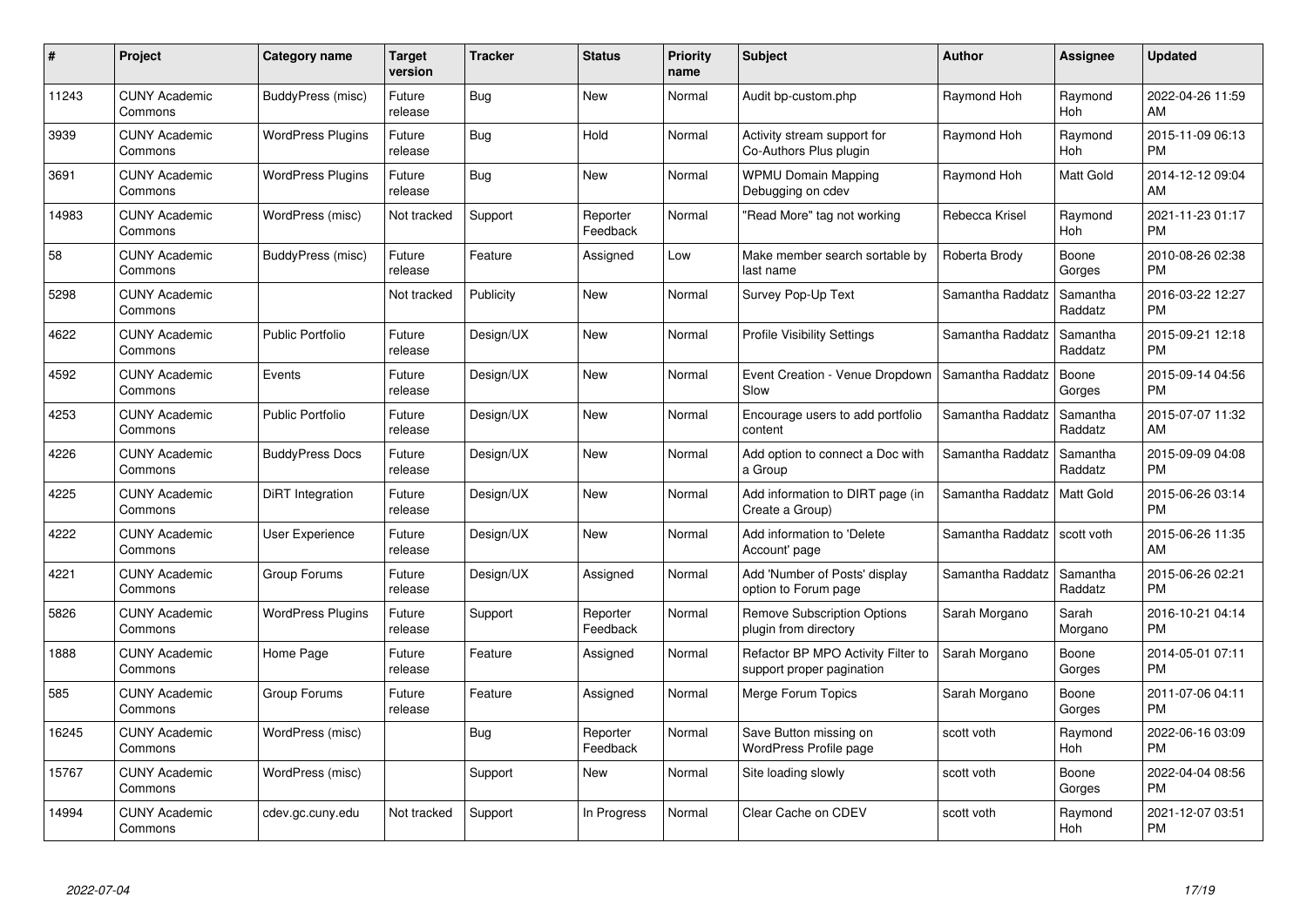| #     | Project                         | <b>Category name</b>     | <b>Target</b><br>version | <b>Tracker</b> | <b>Status</b>        | Priority<br>name | <b>Subject</b>                                                                       | Author     | <b>Assignee</b>    | <b>Updated</b>                |
|-------|---------------------------------|--------------------------|--------------------------|----------------|----------------------|------------------|--------------------------------------------------------------------------------------|------------|--------------------|-------------------------------|
| 14394 | <b>CUNY Academic</b><br>Commons |                          | Not tracked              | Feature        | <b>New</b>           | Normal           | Commons News Site - redesign                                                         | scott voth | scott voth         | 2021-09-14 10:46<br>AM        |
| 14113 | <b>CUNY Academic</b><br>Commons | WordPress (misc)         | Future<br>release        | Bug            | Hold                 | Normal           | Block Editor Not Working on this<br>page - Json error                                | scott voth | Boone<br>Gorges    | 2021-03-05 11:01<br>AM        |
| 13946 | <b>CUNY Academic</b><br>Commons | <b>WordPress Plugins</b> | 2.1.0                    | Support        | Assigned             | Normal           | Custom Embed handler For<br>OneDrive files                                           | scott voth | Raymond<br>Hoh     | 2022-05-26 10:46<br>AM        |
| 12573 | <b>CUNY Academic</b><br>Commons | <b>WordPress Plugins</b> | Future<br>release        | Bug            | <b>New</b>           | Normal           | <b>CommentPress Core Issues</b>                                                      | scott voth |                    | 2020-03-24 04:32<br><b>PM</b> |
| 12392 | <b>CUNY Academic</b><br>Commons | Help/Codex               | Not tracked              | Documentation  | <b>New</b>           | Normal           | <b>Updates to Common Commons</b><br>Questions on Help Page                           | scott voth | Margaret<br>Galvan | 2020-02-11 10:53<br>AM        |
| 12247 | <b>CUNY Academic</b><br>Commons | Publicity                | Not tracked              | Support        | New                  | Normal           | Screenshot of First Commons<br>Homepage                                              | scott voth | scott voth         | 2020-01-14 12:08<br><b>PM</b> |
| 11860 | <b>CUNY Academic</b><br>Commons | Registration             | Future<br>release        | Feature        | New                  | Normal           | Ensure Students Are Aware They<br>Can Use Aliases At Registration                    | scott voth |                    | 2019-09-24 08:46<br>AM        |
| 11788 | <b>CUNY Academic</b><br>Commons | <b>WordPress Plugins</b> | Future<br>release        | Support        | Reporter<br>Feedback | Normal           | Plugin Request - Browse Aloud                                                        | scott voth |                    | 2019-09-24 08:42<br>AM        |
| 11531 | <b>CUNY Academic</b><br>Commons | Events                   | Future<br>release        | Feature        | New                  | Normal           | Main Events calendar should<br>include non-public events that<br>user has access to  | scott voth | Boone<br>Gorges    | 2019-06-11 10:00<br>AM        |
| 11496 | <b>CUNY Academic</b><br>Commons | <b>Public Portfolio</b>  | 1.15.2                   | Support        | New                  | Normal           | Replace Twitter Icon on Member<br>Portfolio page                                     | scott voth | Boone<br>Gorges    | 2019-06-06 01:03<br><b>PM</b> |
| 11493 | <b>CUNY Academic</b><br>Commons | Domain Mapping           | Not tracked              | Support        | Reporter<br>Feedback | Normal           | Domain Mapping Request - Talia<br>Schaffer                                           | scott voth | Matt Gold          | 2019-08-06 08:39<br>AM        |
| 11393 | <b>CUNY Academic</b><br>Commons |                          | Not tracked              | Publicity      | New                  | Normal           | After 1.15 release, ceate a hero<br>slide and post about adding a site<br>to a group | scott voth | Patrick<br>Sweeney | 2019-05-14 10:32<br>AM        |
| 11386 | <b>CUNY Academic</b><br>Commons | WordPress - Media        | Not tracked              | Support        | Reporter<br>Feedback | Normal           | disappearing images                                                                  | scott voth | Boone<br>Gorges    | 2019-05-14 10:32<br>AM        |
| 10982 | <b>CUNY Academic</b><br>Commons | Domain Mapping           | Not tracked              | Support        | Reporter<br>Feedback | Normal           | <b>CNAME</b> question                                                                | scott voth |                    | 2019-01-22 04:29<br><b>PM</b> |
| 10839 | <b>CUNY Academic</b><br>Commons | About page               | Not tracked              | Support        | New                  | Normal           | <b>Mission Statement Needs</b><br>Revision                                           | scott voth | Matt Gold          | 2018-12-26 10:58<br>AM        |
| 10354 | <b>CUNY Academic</b><br>Commons | <b>Public Portfolio</b>  | Future<br>release        | Feature        | New                  | Normal           | Opt out of Having a Profile Page                                                     | scott voth | Chris Stein        | 2020-05-12 10:43<br>AM        |
| 10226 | <b>CUNY Academic</b><br>Commons | Courses                  | Future<br>release        | Feature        | New                  | Normal           | Add "My Courses" to drop down<br>list                                                | scott voth | Boone<br>Gorges    | 2021-11-19 12:42<br>PM        |
| 9515  | <b>CUNY Academic</b><br>Commons | <b>WordPress Plugins</b> | Not tracked              | <b>Bug</b>     | Reporter<br>Feedback | Normal           | Text to Speech plugin - "More<br>Slowly" checkbox not working                        | scott voth | Boone<br>Gorges    | 2018-06-13 02:26<br><b>PM</b> |
| 5827  | <b>CUNY Academic</b><br>Commons | Public Portfolio         | Future<br>release        | <b>Bug</b>     | Assigned             | Normal           | Academic Interests square bracket   scott voth<br>links not working                  |            | Chris Stein        | 2016-08-11 11:59<br><b>PM</b> |